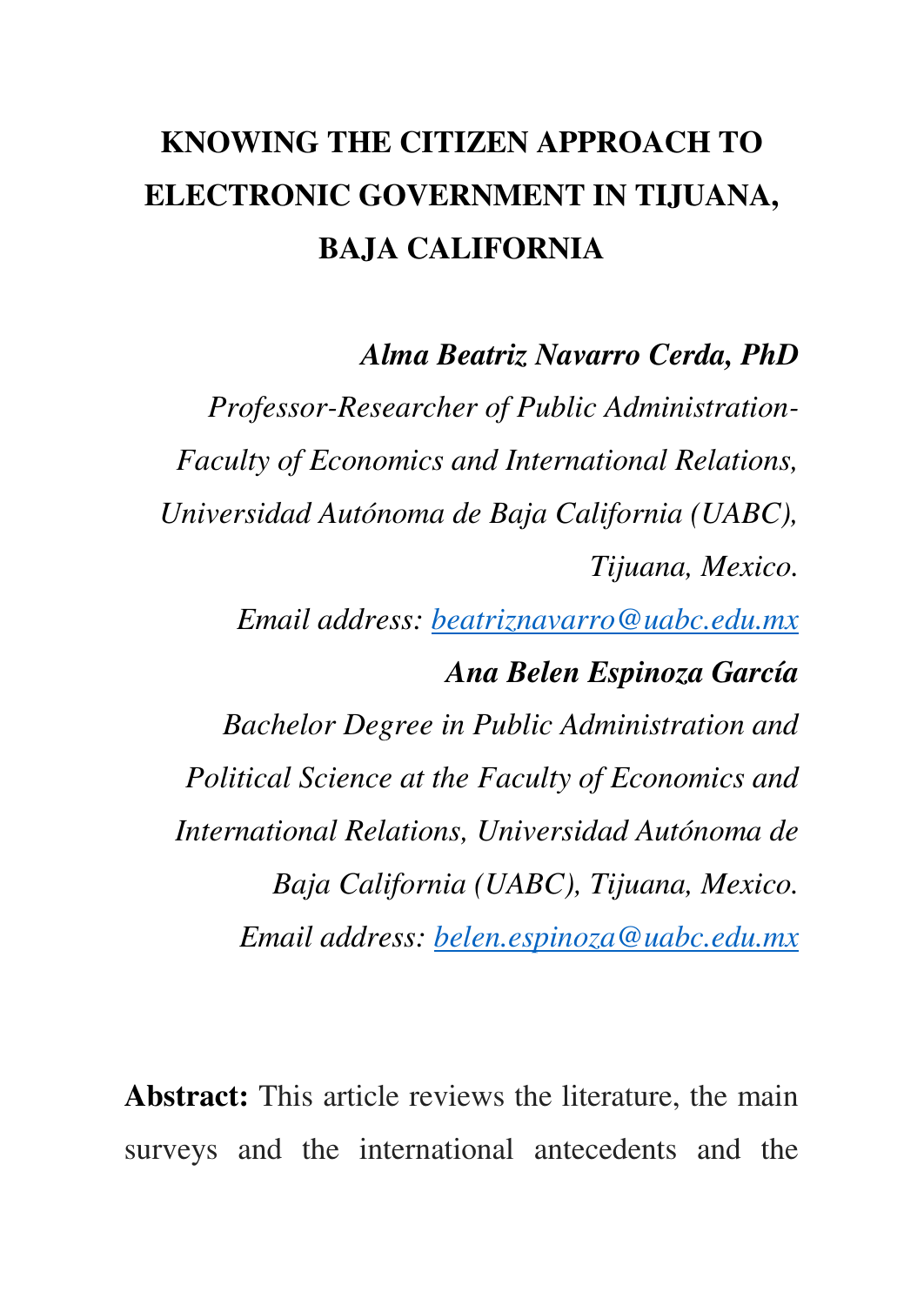adaptation to national policies to better analyze the primary information on the self-assessment that citizens have about their perception of electronic government. in the city of Tijuana, Baja California, Mexico. Having as main element the use of Information and Communication Technologies (ICTs) whose main objective is to improve the quality of public services of a particular government and the challenges of local governments. In this case, we sought to answer certain questions such as the following: What is the most common procedure? How long does it take to complete a procedure? What population prefers to complete the procedures online and how many prefer to go personally to the offices? Do you know the procedures offered by the local government online? These are some questions that were addressed to users who went to government offices and that through the research project "Analysis and Opportunities in Baja California: Reaches and Opportunities", With the application of a survey in the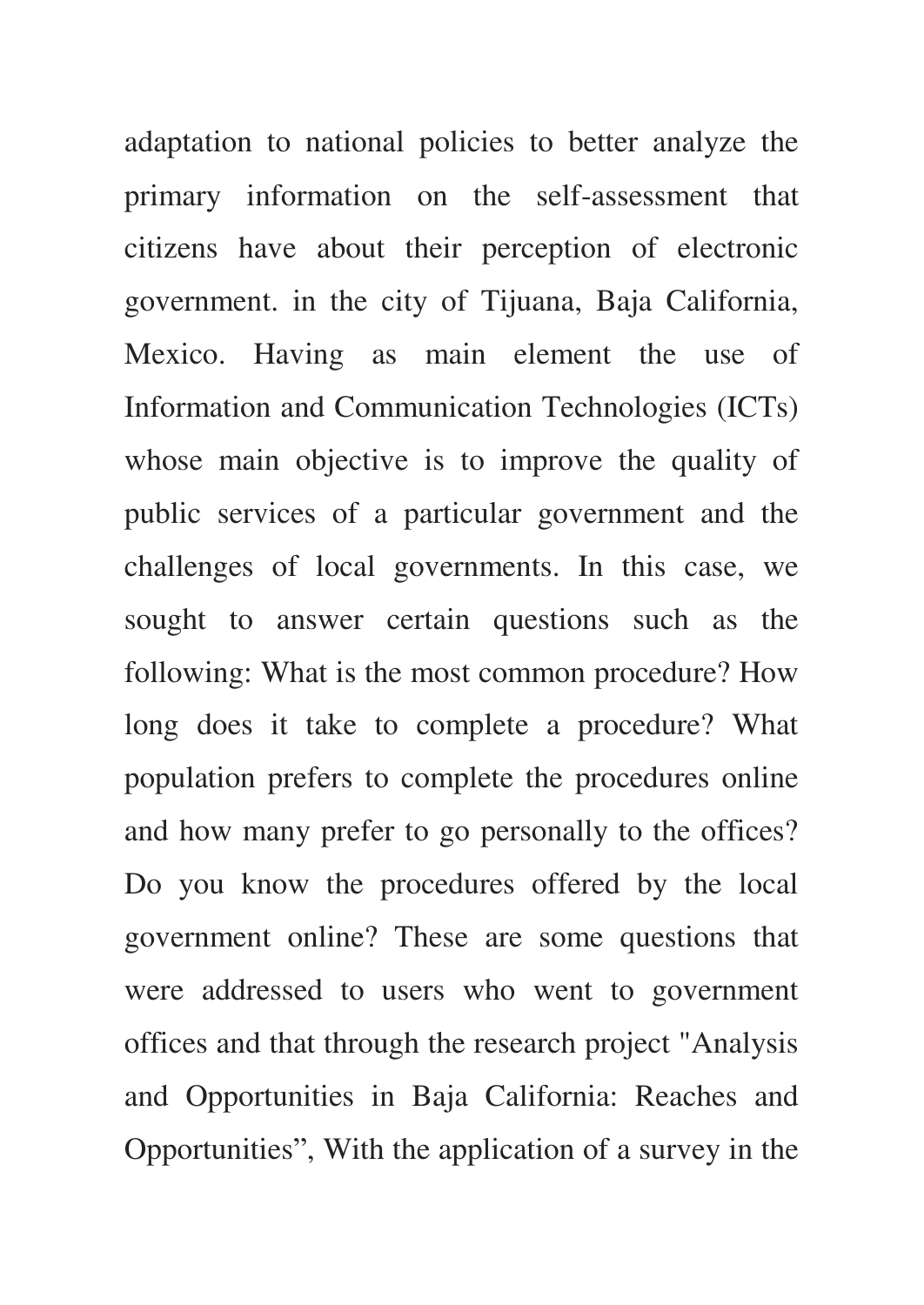months of August to November 2017 in all the municipalities of the entity, an answer was given to them, this time it is intended to analyze the data obtained from the municipality of Tijuana.

**Keywords:** Electronic government, Information and Communication Technologies, Technological literacy.

### **1. Introduction**

The technological transformation has been adapting to different aspects of everyday life, even if it could not be affirmed if technological pressure also changed everyday aspects, what can be affirmed is that the main structure is the government structure, sence these are ones must generate institutionals innovations that be visibles to the users of the technologies of the information. For Mexico the advance has not been very satisfactory, in the report of 2018 from United Nations of the leading countries in electronic government, who despite having support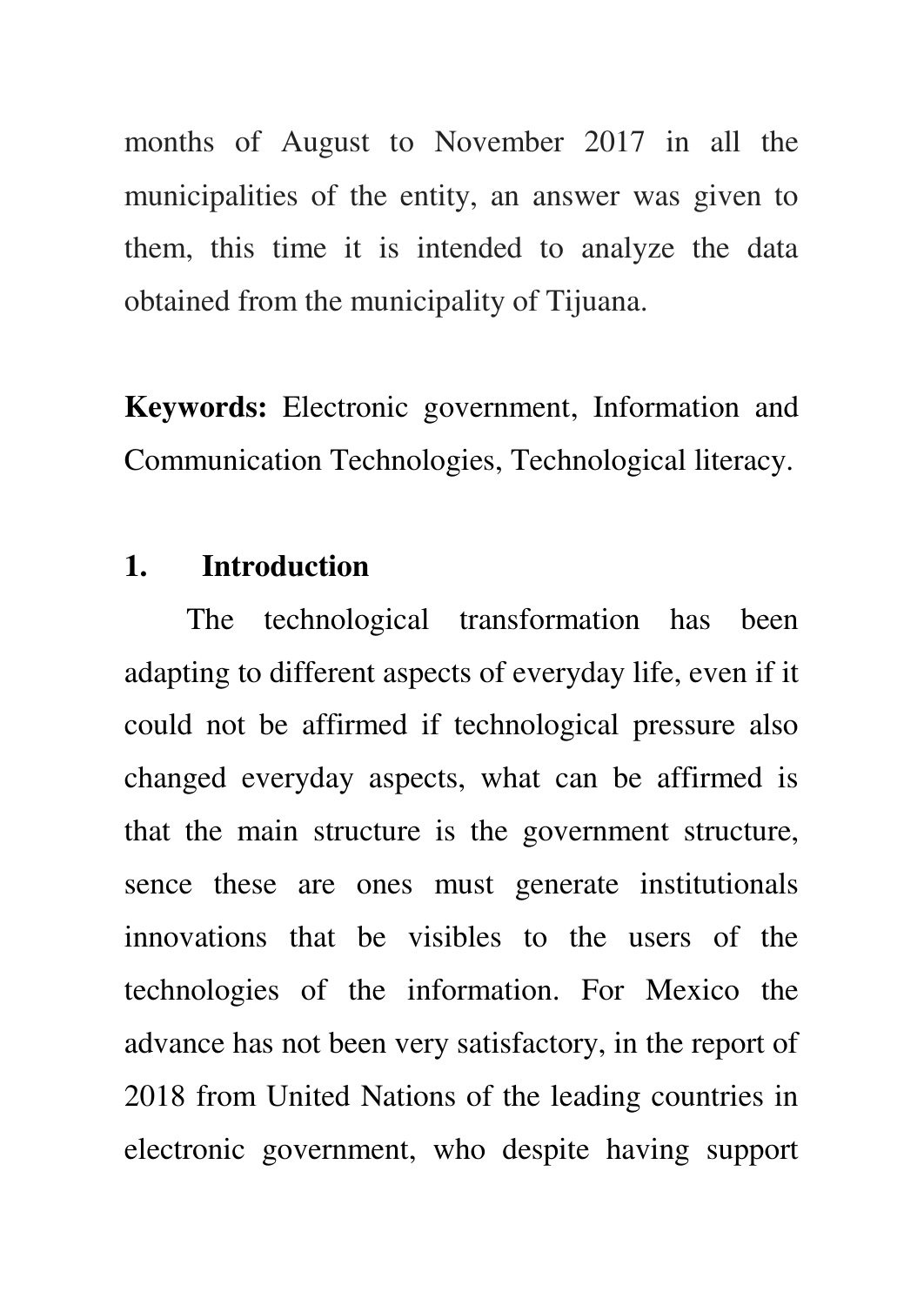from the United Nations fund to launch the program " digital prosper" and having a good impact in the promotion of maternal and child health, efforts have not been reflected in other areas.

Therefore it can be assumed that continue like a subject pending in terms of search challenges and the e-government consolidation, more for the politic discontinuity than the unwillingness, this mainly due to the short time of the municipal administrations.

The differents contributions has been made respecto to the e-government theme, have allowed start from a generalization having as mainly pillar the use of technologies, therefore is necessary analyze different definitions: the electronic government is the aplication of Information and Communication Technologies (ICT) of public sector operation, with the objetive of increase the efficiency, the transparency and citizen participation [1].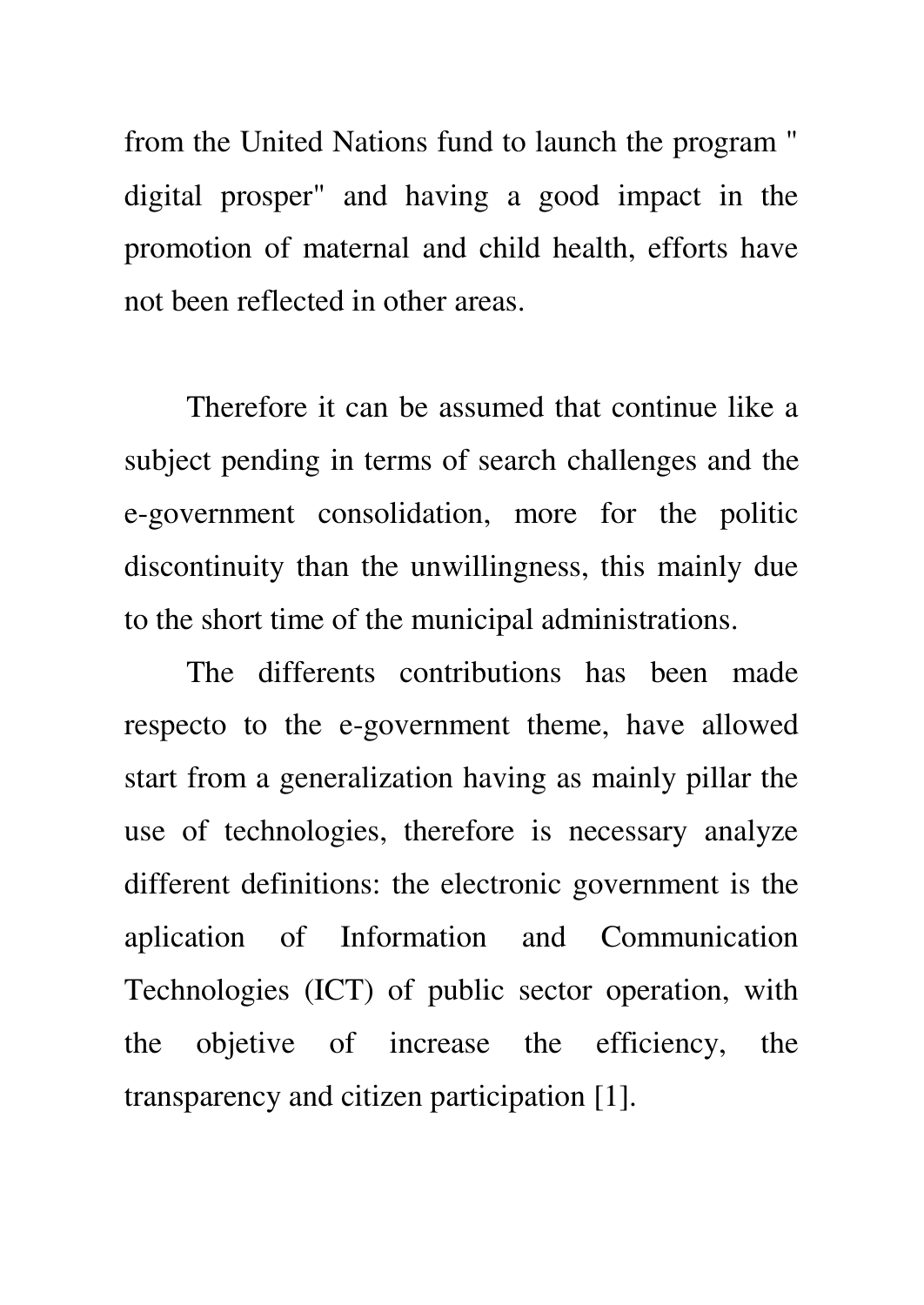The electronic government it can define also with a shape that the governments can use the Information and Communication Technologies, that are based on internet aplications, to provide to the citizen and companies an access more convenient to the information and gubernamental services, to make better the quality of the services and bring opportunities to partipate in institutions and democratic processes [2]. The World Bank define the e-government as "the use of Information and Communication Technologies to improvethe efficiency, the effectiveness, the transparency and government accountability" [3].

The definitions mencioned by differents organizations and authors, coincide in the aplication of e-government through the ICT, the government will result in greater efficiency and quality of services before citizens.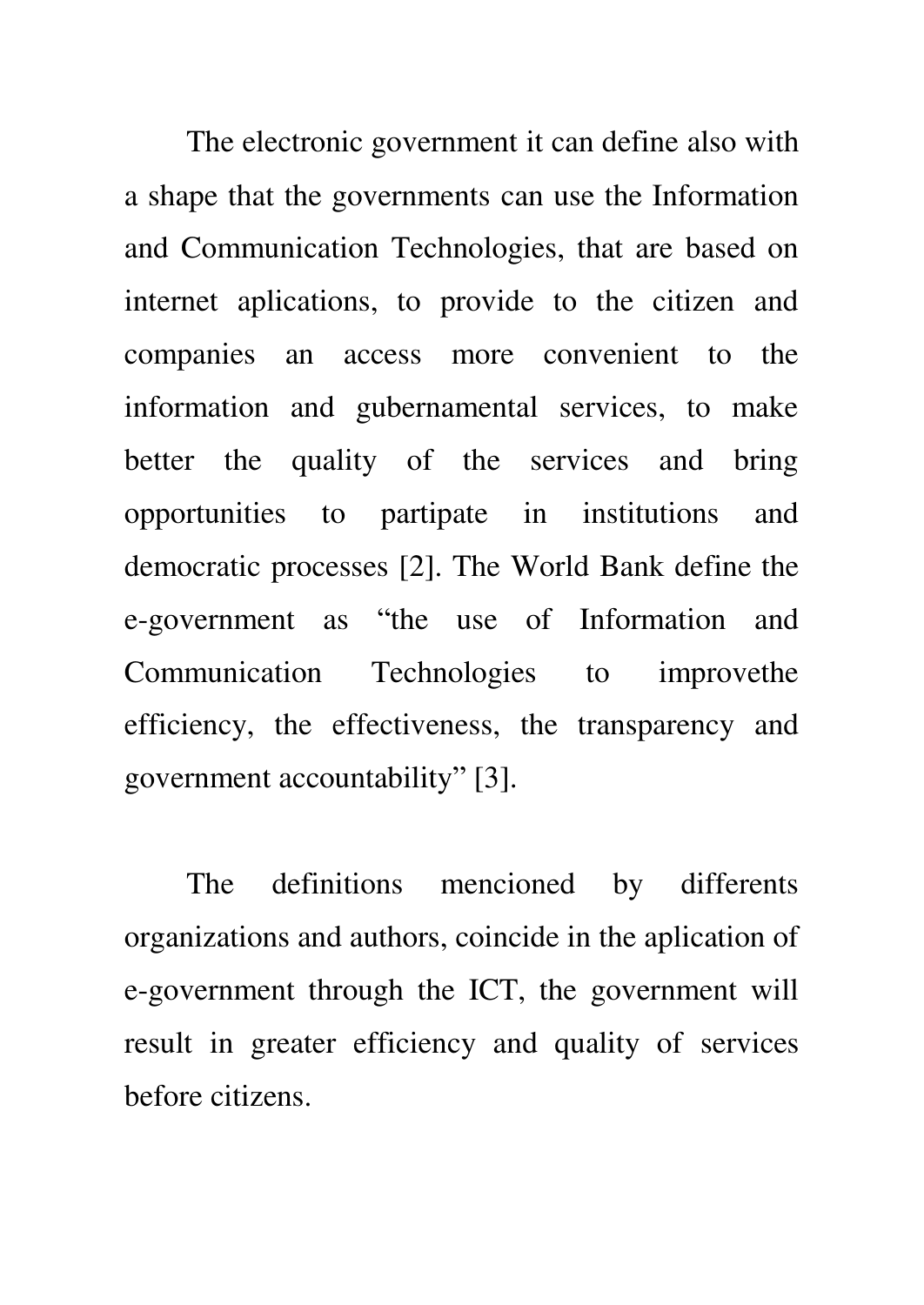### **2. Knowing the electronic government**

### **2.1 Types of electronic government**

Alshehri & Drew [4] mention that electronic government can be classified into four categories:

1) *Government to citizen (G2C)*: corresponds to the initiatives of electronic government that are intended to provide administrative services and the informations to the citizen through the use of ICT, that is, it can perform any service where it have access and at any time, saving time and money.

2) *Government to companie (G2B)*: are the initiatives of electronic government to provide administrative services and information to the companies through the internet.

3) *Government to employee (G2E)*: is an opportunity for the profesionalization and attention of public officials, can be considered as an important element so that an electronic government integration is posible.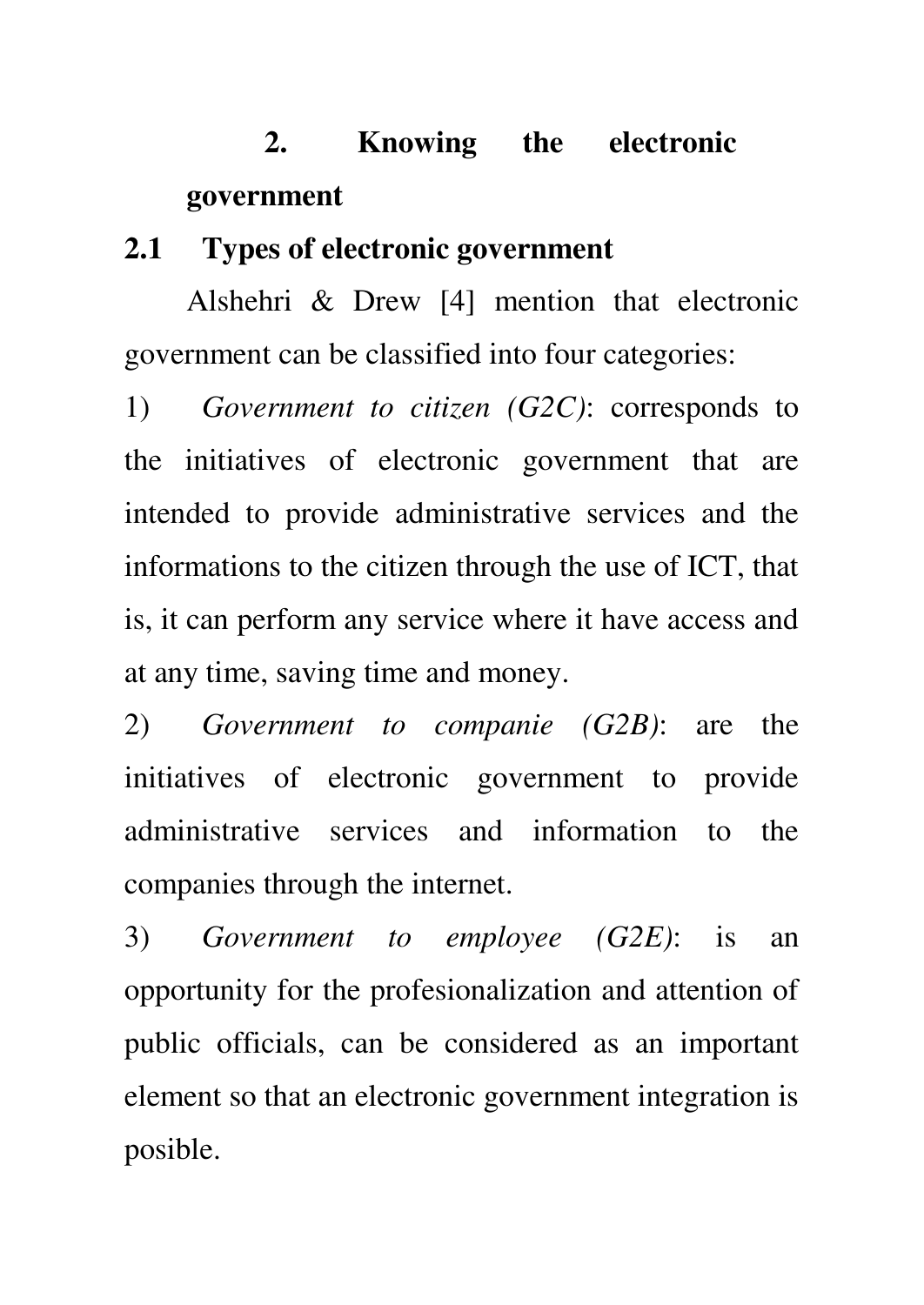4) *Government to government (G2G)*: refers to online communication to share databases between gubernamental organizations, departments and agencies.

#### **2.2 Stages of development**

In the electronic government an evolutionary process is presented that allows classifying it, according to their level of maturity and ther degree of development, in wich there are five stages [3]:

1) *Emergent*: is the commitment of develop an electronic government, but only provide basic information through of internet.

2) *Expanded*: the quantity of websites is more is wider and it provide interaction through of more sophisticated means as the search in its websites or the interaction through e-mail.

3) *Interactive*: exist more presence of gubernamental organizations in the web, and services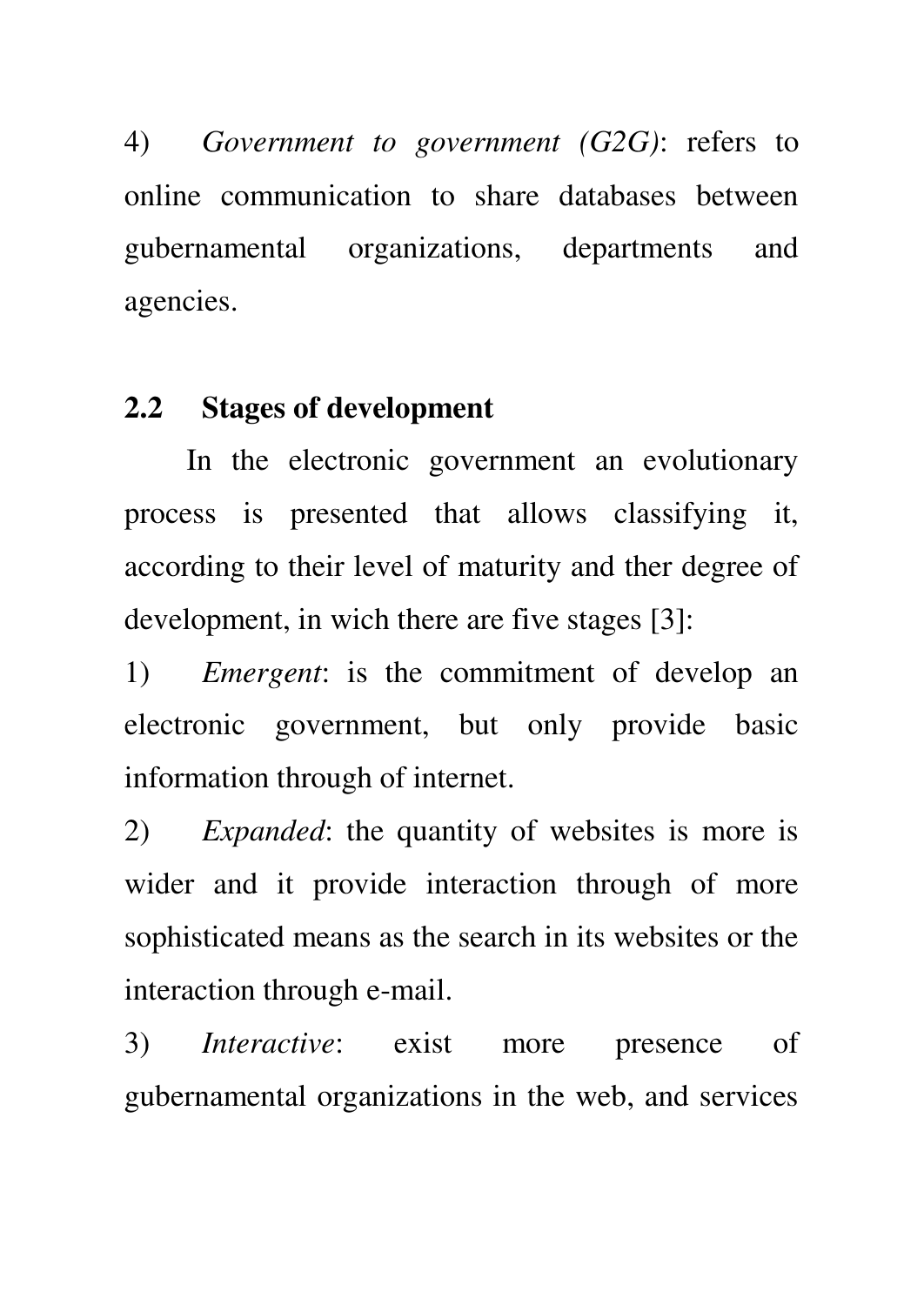are offered with interaction more sophisticated such as filling and sending electronic forms.

4) *Transactional*: is when the State offered complete secure transactions safe as the obtaining of visas and passport, born and death certificates, payment of fines and taxes, among others.

In this work it analyze the citizen Approach about the electronic government in Tijuana city, taking into consideration the stages of development, this municipality could posicionate in the stage four "transactional", because the local government portals give information, in the web tab give it the option to redirectionated to the websites of others local institutions, allow filling forms to acces to the information, besides performing some online formalities, in the section 4.1 Some examples of procedures that can be done through the portal of the municipality of Tijuana will be shown.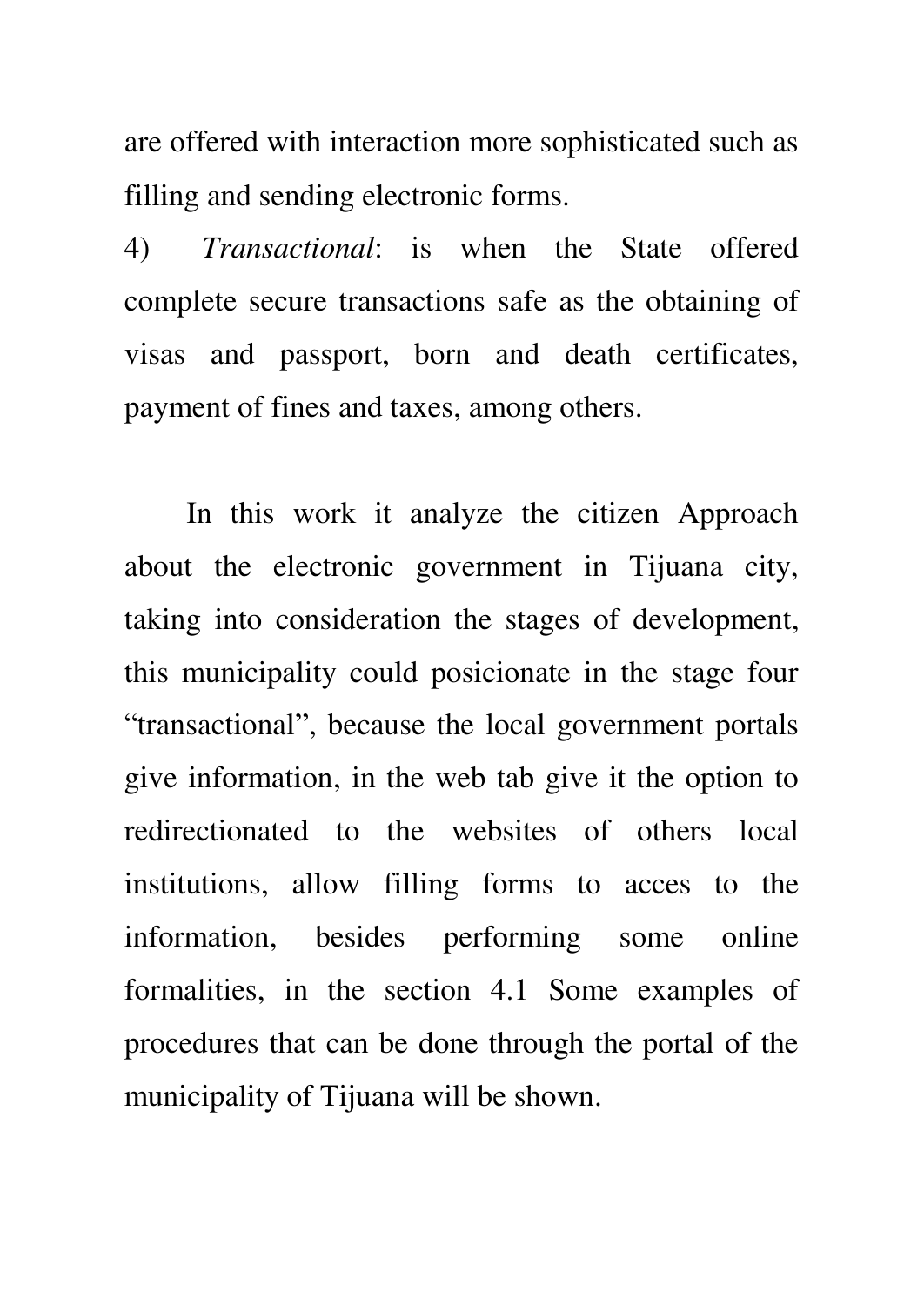### **3. Historic context of e-government in Mexico**

#### **3.1 Background**

The electronic government it has its beginnings thanks to the internet creation, in which it had its first record of social interactions through a series of memorandum written by Licklider in 1962, he described his concept of "galatic network". Some important events were the following: in 1961 the first paper on packet switching theory was published; in 1965, the TX-2 computer in Massachusetts was connected to the Q-32 in California, using a low-speed switched telephone line, creating the first wider network; in 1966 the ARPANET (Advanced Research Projects Agency Network) plan was created and published in 1967; in 1969 the first host was connected (computer that functions as the starting and ending point of data transfers), later on, there were four hosts connected to ARPANET and the internet began its trajectory; and in the years from 1971 to 1972, network users were able to start developing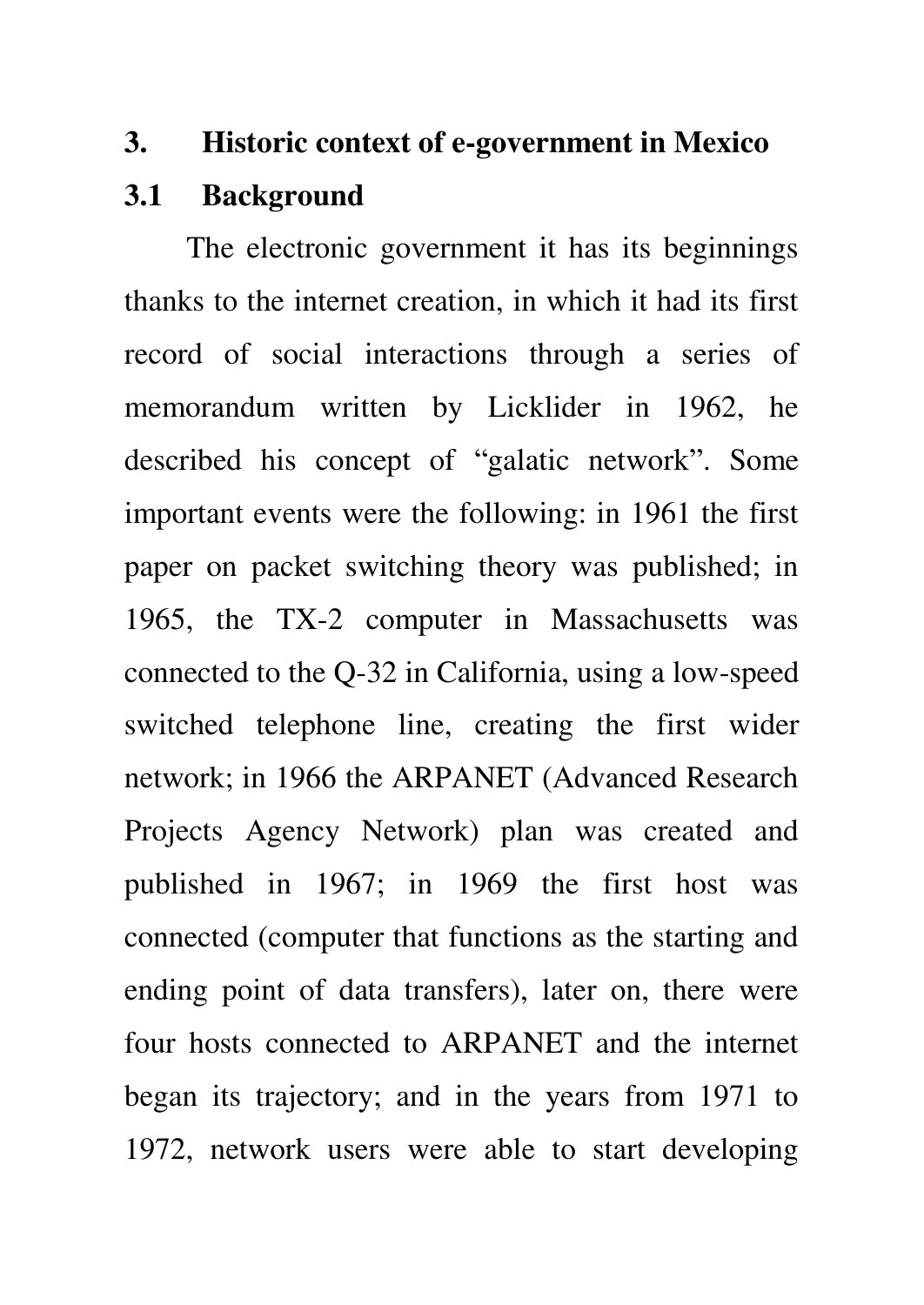applications, it was in 1972 when the first application that was email was introduced [5].

The internet opened to generate new technologies, in this case Information and Communication Technologies (ICT) that are developed from scientific advances in the field of computer science and telecommunications.

The informations technologies has its background previous to the decade of 40´s, some Examples are: invention of telephone by Bell in 1876 and, the radio by Marconi in 1898. Years after World War II there were stages of innovation in three technological fields that are interrelated, all based on electronics: microelectricity, computers and telecommunications [6].

Ávila [7], define the ICT as "the set of tools, supports and channels developed and supported by the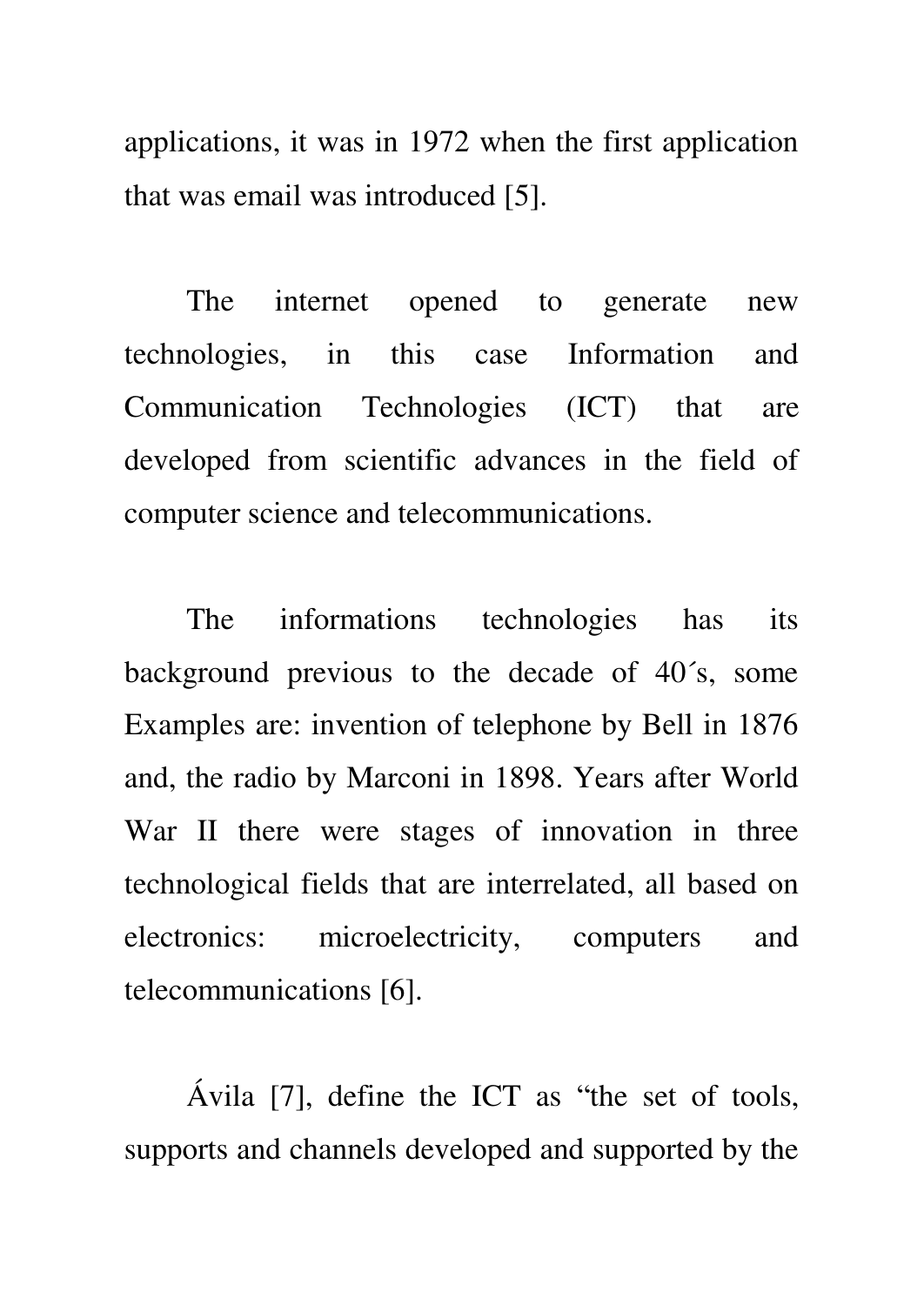technologies that allow the acquisition, production, storage, treatment, communication, registration and presentation of information, in the form of voice, images and data, contained in signals of acoustic, optical nature or electromagnetic in order to improve people's quality of life"

The first backgrounds of electronic government in Mexico were in the seventies, by Petróleos Mexicanos (PEMEX), Comisión Federal de Electricidad (CFE) y Nacional Financiera (NAFIN), which consisted mainly of the use of electronic computing services that was provided by the Universidad Nacional Autónoma de México (UNAM), subsequently the use of computers were extended to federal administrations. [8].

In federal administrations the changes and the introduction of programs related to the modernization of the administration began to be notorious, during the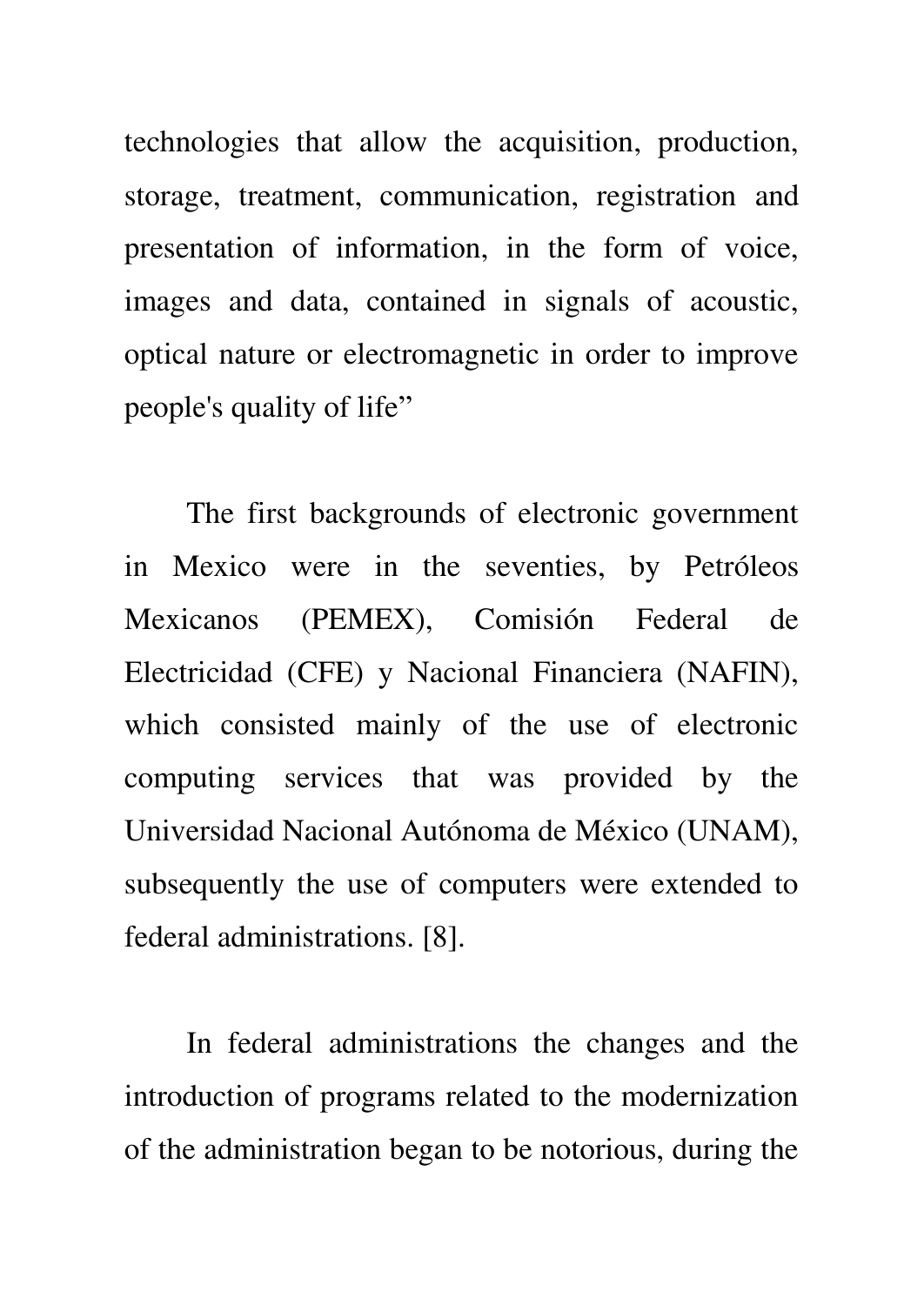six-year period of 1995-2000, the National Development Plan gave rise to the Program of Modernization of Public Administration, this program were coordinated by the Secretary of the Comptroller and Administrative Development, and the Program of Informatic Development, coordinated by the Instituto Nacional de Estadística, Geografía e Informática (INEGI). With this program, national computer projects of an interinstitutional nature began, the School Information Network stands out, the Red Satelital de Televisión Educativa (EDUSAT) and the electronic government procurement system Compranet. While the next period of Vicente Fox (President of Mexico) in the years 2000-2006 there were more significant advances in e-government, from the construction of infrastructure and the availability of services and procedures online, two years later the Presidential Agenda of Good Government had a digital government approach, a short time later the Council of Existing already existed e-Mexico. [8]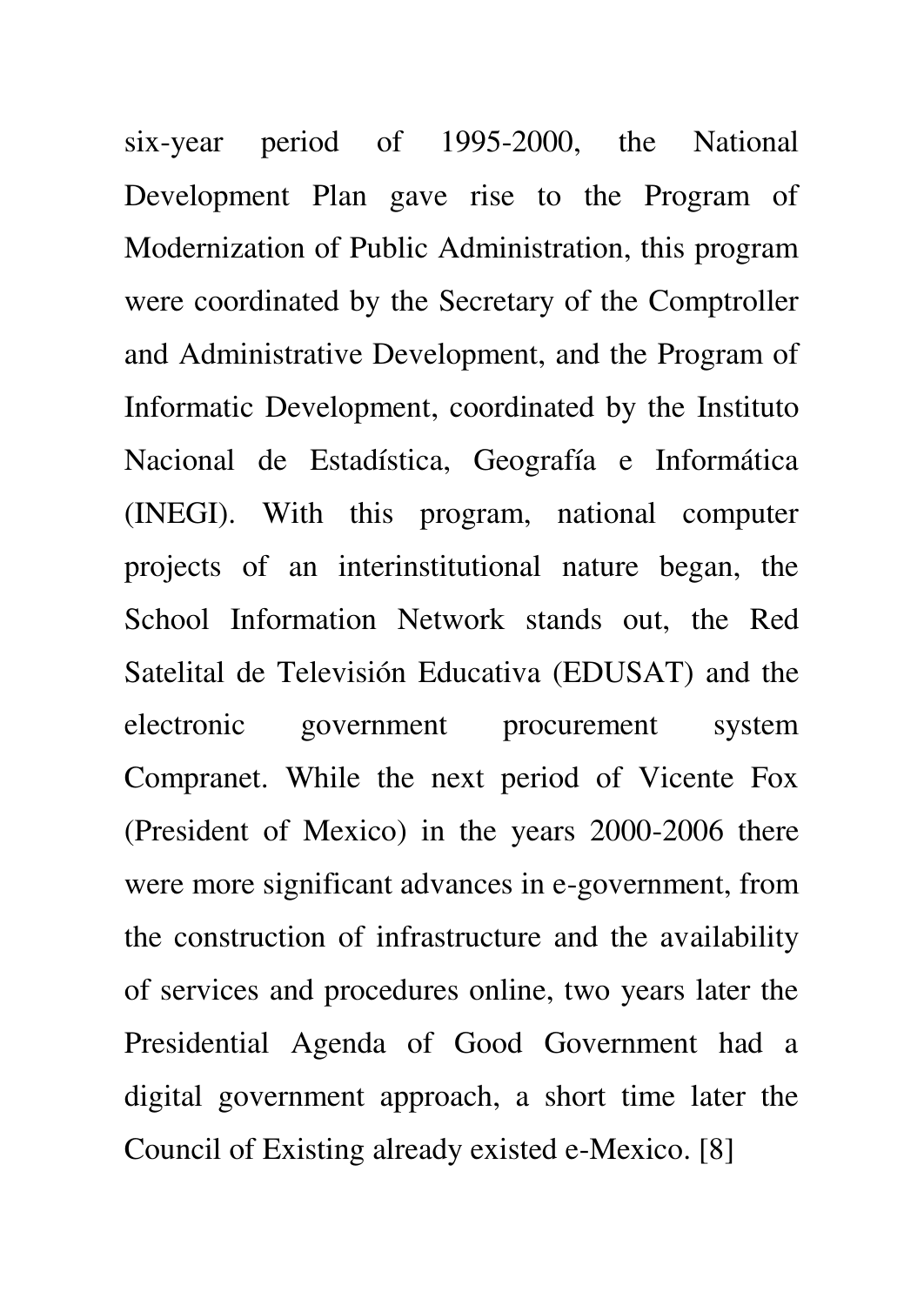In the year 2002, was published the Federal Law on Transparency and Access to Government Public Information, in its Article 1° stipulates its purpose of "providing what is necessary to guarantee the access of all persons to information held by the Powers of the Union, autonomous constitutional bodies or with legal autonomy, and any other federal entity" [9].

In 2003, the Electronic Government and Information Technology Policy Unit was created (UGEPTI), whose purpose will be to promote and consolidate the use and exploitation of ICTs through proper coordination of the actions proposed by the Ministry of Public Administration. In summary, this six-year period sought to link the use of ICT in public management to improve the efficiency and performance of government services and procedures. [10].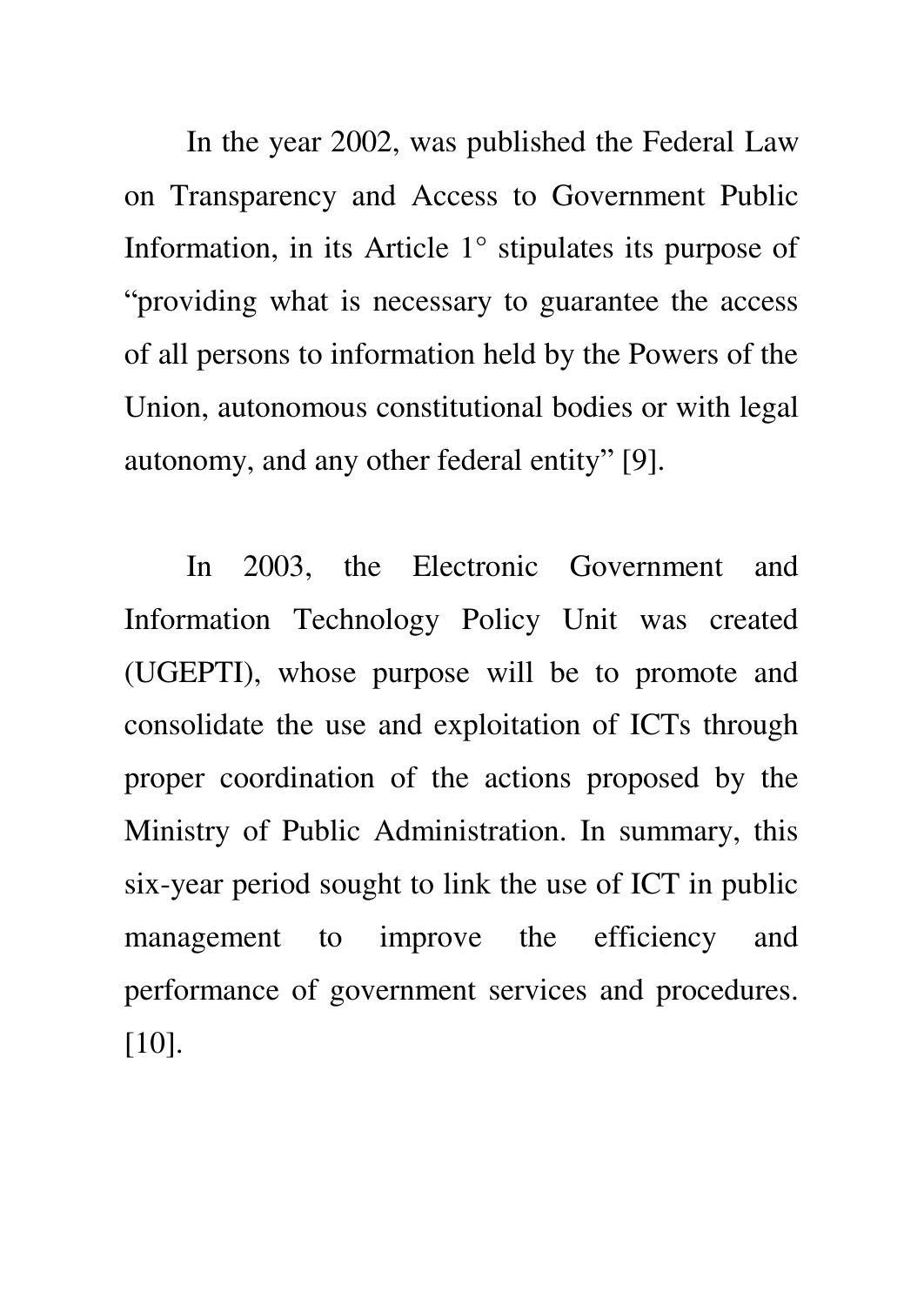In 2006-2012 during the period of Felipe Calderón, in his National Development Plan, he mentioned the inclusion of technology to open enormous opportunities for staff improvement through access to information, and in its axis 2 called Competitive Economy and Employment Generation, technology for economic growth was included for the purpose of sustainable development [11]. In the next administration of Enrique Peña Nieto in the period of 2012-2018, on November 2013 its published the National Digital Strategy, from which progress, achievements and challenges were measured, with the purpose of increasing the digitalization of Mexico to maximize its economic, social and political impact for the benefit of people's quality of life [12].

To the end of his period as a president National Digital Strategy brought some results in Mexico, as the following: in the matter of Open Data, more than 37 thousand databases of 267 government institutions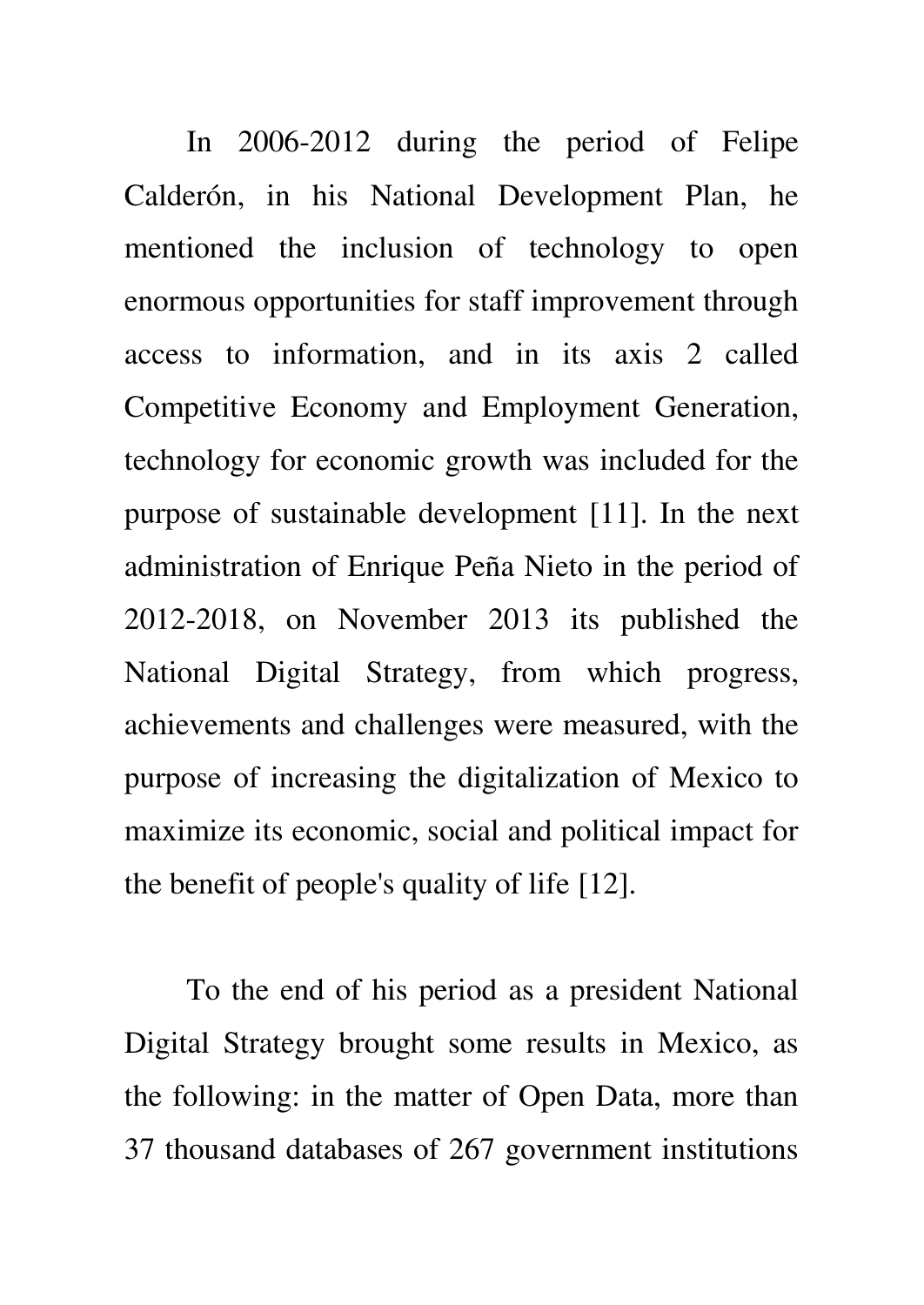have been published; the National Single Window has more than 5500 digital services and had 34 federal government mobile applications; In 2018, the service of Birth Certificate online, and in it the procedure of the Professional Certificate [13].

Mexico's performance in the result of international indexes, such as the E-Government Development Index (EDGI) since its application in 2001 until its last survey in 2018.

### **FIGURE 1. PERFOMANCE OF MEXICO IN EDGI 2001-2008.**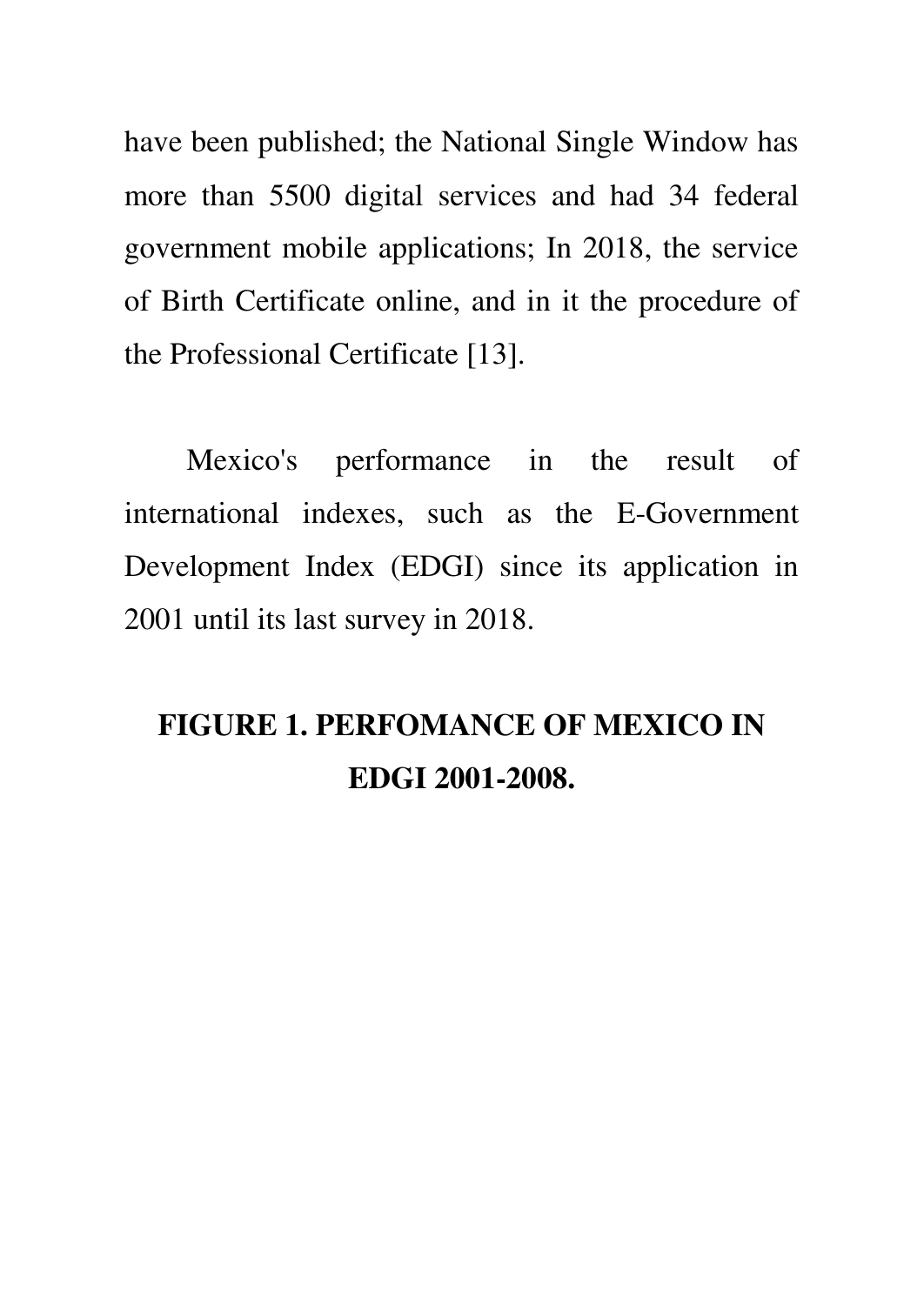

\*Nota: in 2001, the quantification was base don a numerical scale from 1 to 5, representing the score of 5 as the largest presence of electronic government.

Source: own elaboration based on UN EDGI, 2001-2018.

The result of EDGI show that in 2018 the presence of the electronic government in Mexico increased, however its position in the low ranking from 59 to 64, thus that it does not mean that Mexico has not improved on the theme of electronic government, but that other countries have achieved greater progress on the theme and achieve a better result in their index. For example, the countries that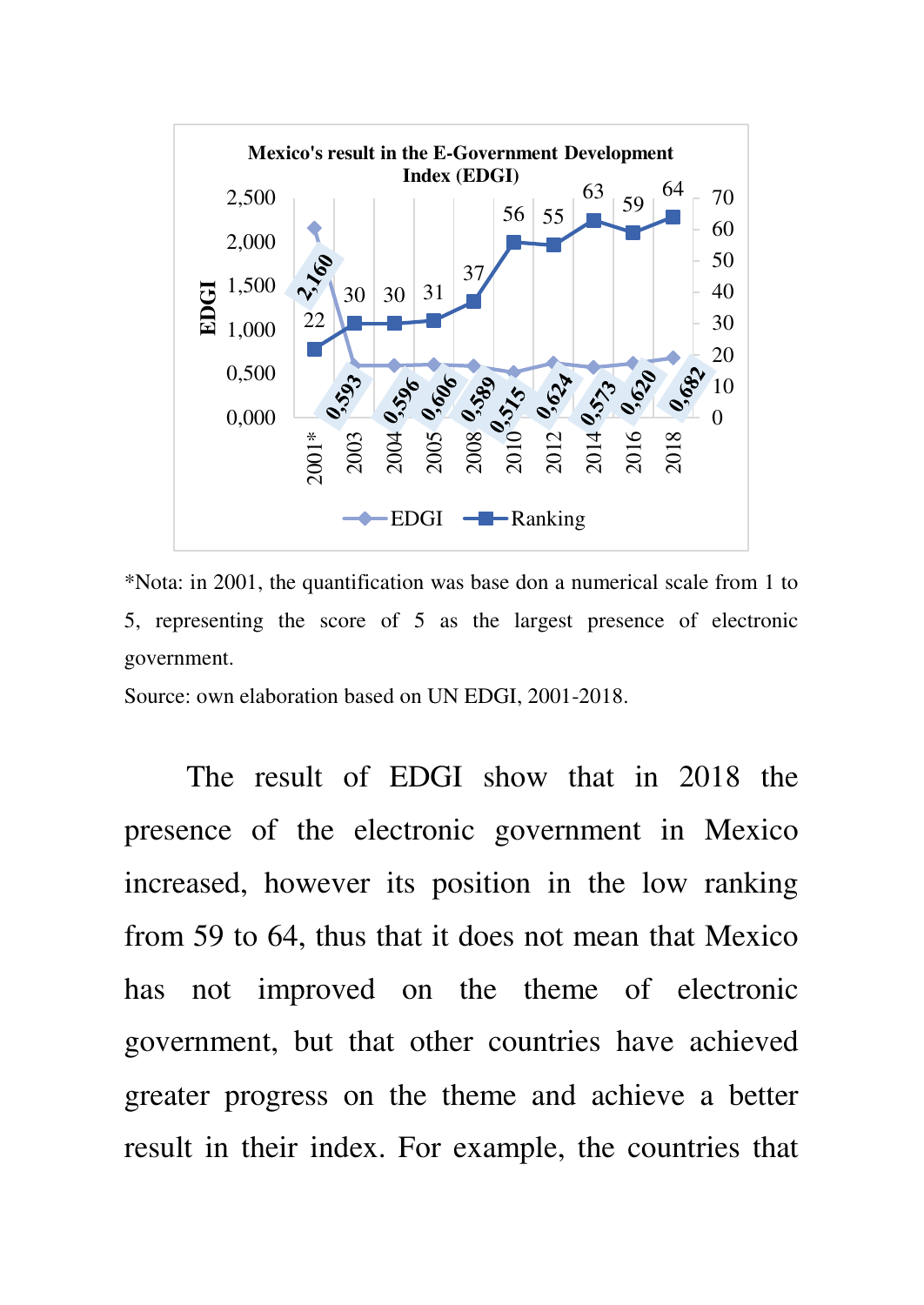are in the first places are: Denmark (0.9150), Australia (0.9053) and Republic of Korea (0.9010).

#### **3.2 Impact of ICT**

Nowadays the Information and Communication Technologies are present in all areas, such as in the education, Jobs and the hospitals. An example of them is the schools, recently the students at school have knowledge about the use of these tools, so new generations are presented who become experts in the field and can be called digital natives. [14].

Díaz et al [15], they mention the accelerated development that has occurred in telecommunications and information technology and the proliferation of the Internet, which has influenced all human activities. With this the digitalization spread throughout the world and now it is important to reduce the separation between those who have and those who don't have access to technologies, with a digital divide in society.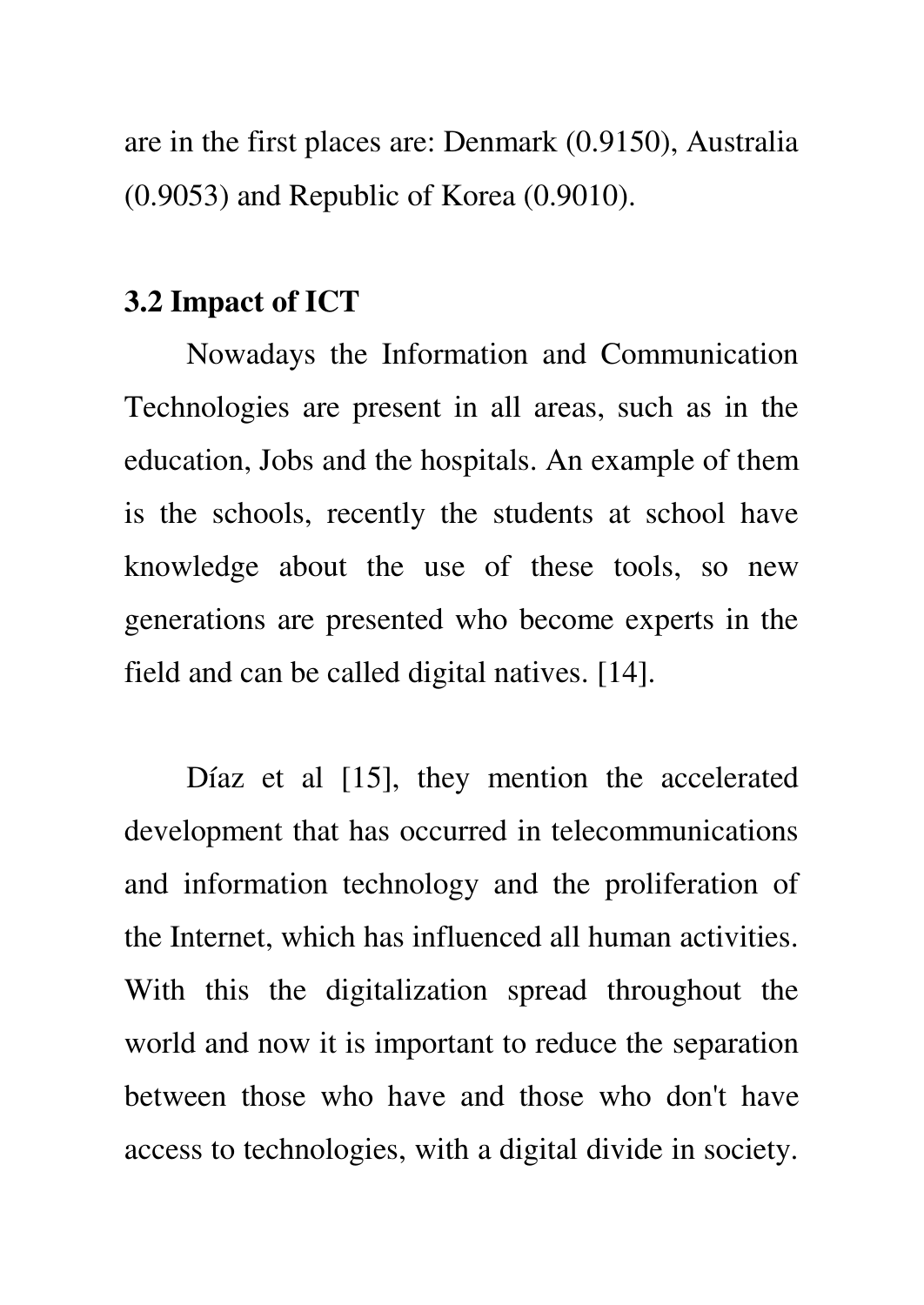Emerging from this a phenomenon of "the social distance that separates those who have access to information and communication technologies (ICT) from those who don't" [16].

Tello [17], considers since the beginning of ICT they were perceived as a social impact that would have an impact on those who have access and those who don't have it, creating differences in development opportunities in the population within all areas. It can see the difference in access in the following graph:

### **FIGURE 2 ICT EQUIPMENT IN THE HOMES OF MEXICO, 2017.**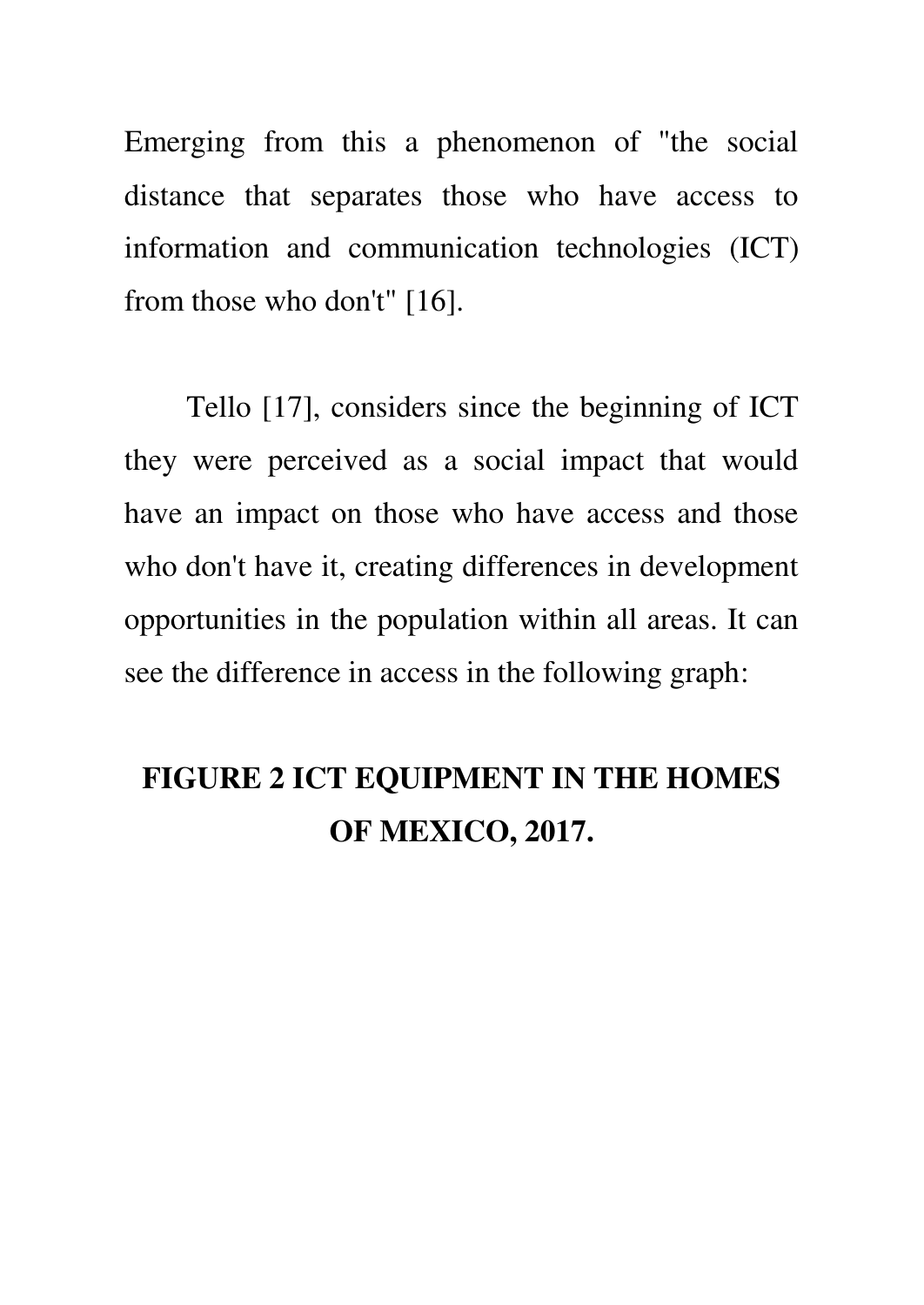

Source: own elaboration based on ENDUTIH [18].

Almost 100% of population of Mexico has electric power, 93.2% has TV, 91.9% has telephony, and as regards the internet connection only half of the population has access to it, in addition to that only 45.4% have a computer in their homes. The latest figures mentioned show the digital divide that exists in the entire Mexican population towards access to information and communication technologies.

### **3.3Technological literacy**

From the digital era, the social, economic and cultural environment of citizens around the world has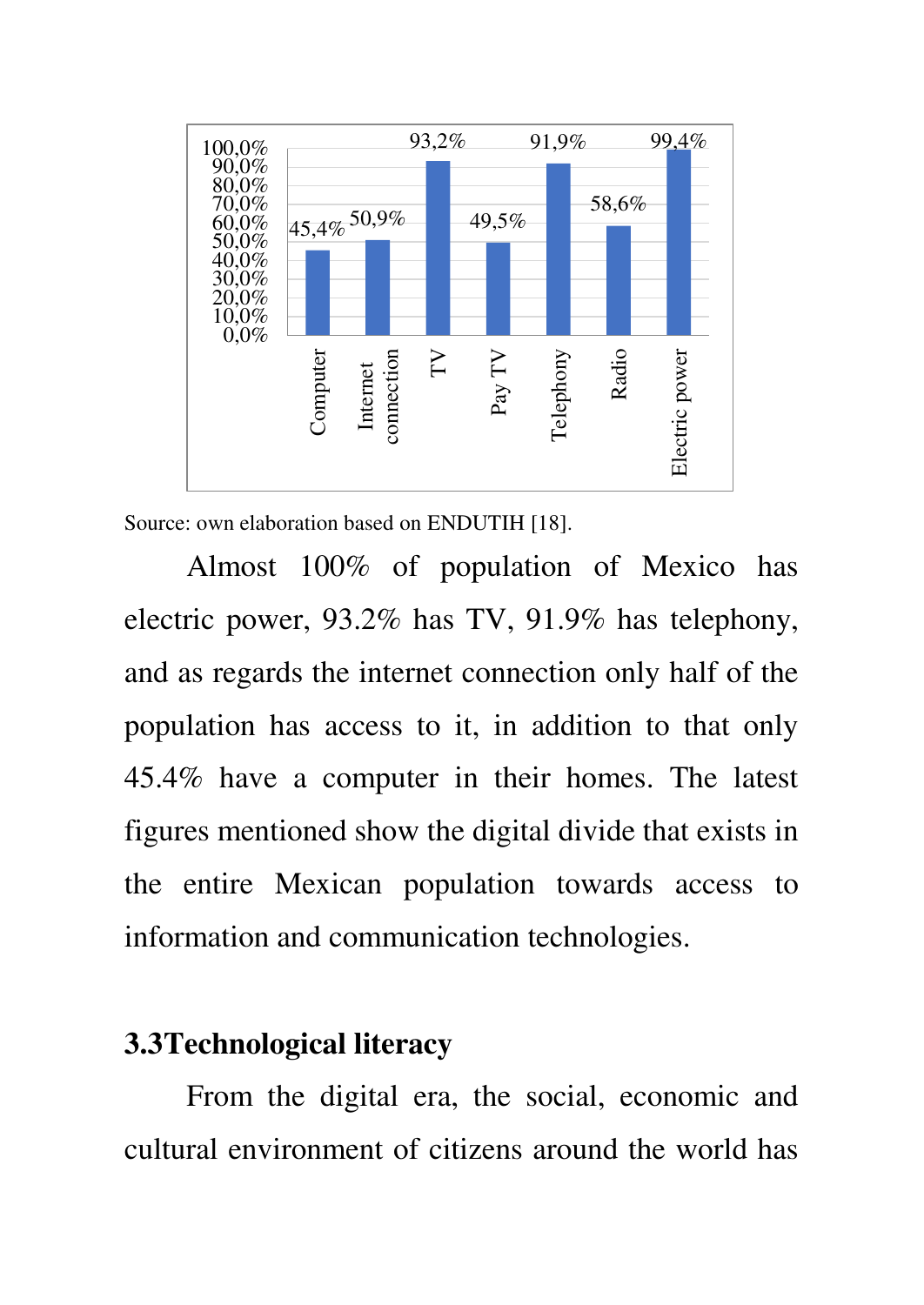been changing with computer technology. The emergence of these technologies such as access to multimedia, networks, commerce, mobile telephony and the services offered by the Internet are causing citizens to have new training needs for knowledge [19].

The UN [20], recognizes that digital skills can help digital inclusion, therefore, these skills must be taught in schools and public officials must also continue to improve their electronic skills. Even the National Human Rights Commission (CNDH), on International Literacy Day 8 in September 2018, published a statement calling for inclusive digital literacy for more than 4.7 million people who are illiterate. The CNDH points out that "inequality and inequity are directly linked to illiteracy, since this situation occurs mostly among people living in poverty, especially indigenous women, this literacy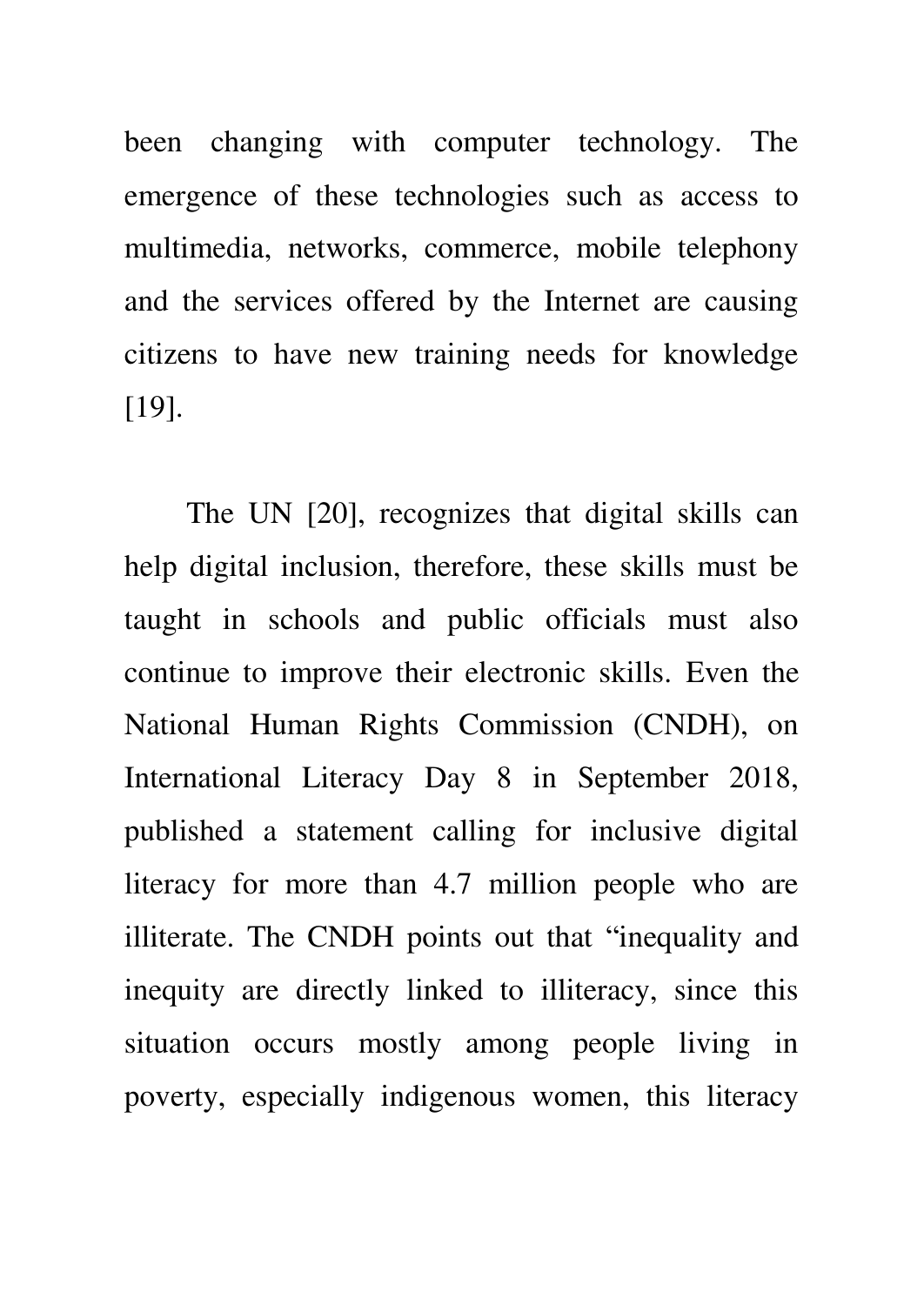process implies the inclusion of men and women to ICT [21].

It is recommended that for an educational model to be comprehensive and work to technologically literate, the development of the following dimensions is required [22]:

1. Instrumental dimension: it is related to the technical domain of practical knowledge of the hardware and software used by each medium.

2. Cognitive dimension: it is the acquisition of specific knowledge and skills that allow searching, selecting, analyzing, understanding and recreating the enormous amount of information that is accessed through new technologies.

3. Attitudinal dimension: the development of a set of values and attitudes towards technology so that it does not fall even in a technophobic position (which rejects them only because they are considered evil).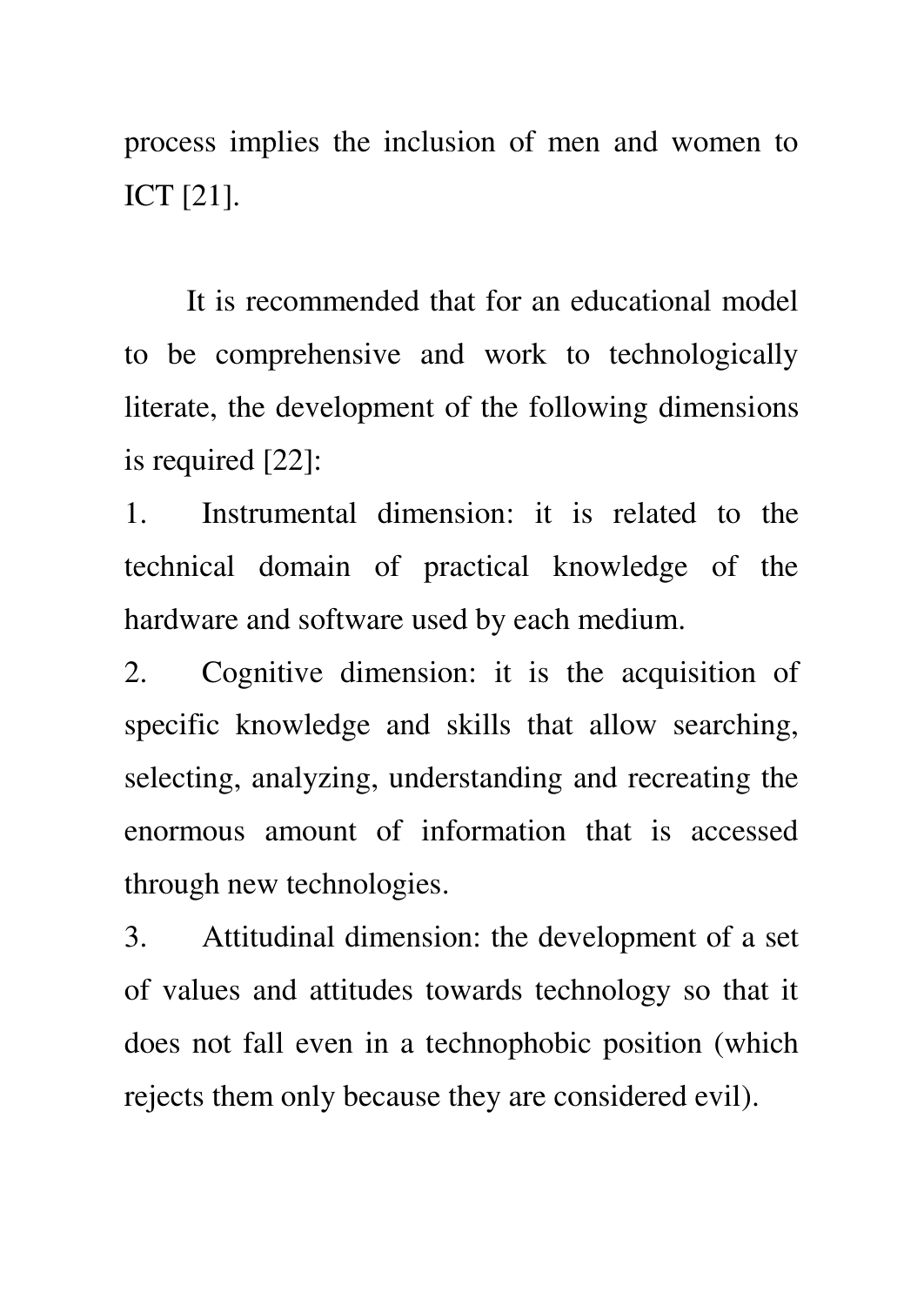4. Political dimension: it is the awareness that information and communication technologies are not aseptic or neutral from a social point of view, but that they significantly influence a cultural and political environment of society.

An example in Mexico of literacy program carried out in the year 2014 was the Inclusion and Digital Literacy Program (PIAD), whose purpose was to strengthen the education system by delivering personal devices by promoting the reduction of the digital divide and the use of ICT in the teaching and learning processes [23].

## **4 Electronic government in the municipality of Tijuana, Baja California**

### **4.1Electronics services**

On the website of the City of Tijuana, in its online procedures section, where 35 procedures are shown with its requirements, however there are still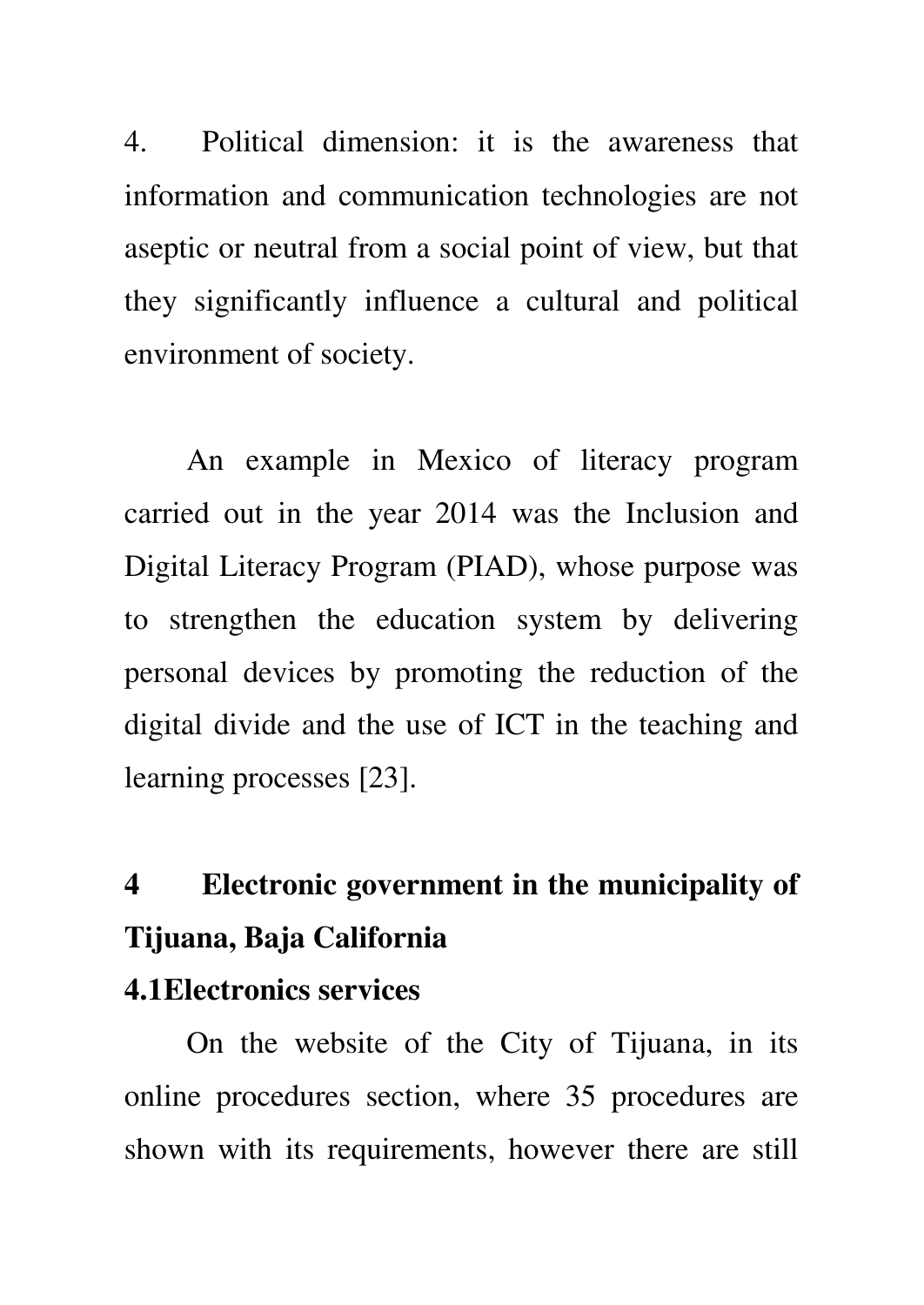failures on its website or the information is not complete.

Online procedures [24]:

- 1. Revalidation of operation license
- 2. Building permit
- 3. Revalidation of firefighters
- 4. Proof No property
- 5. Certification of descriptive data of the property
- 6. Completion of work
- 7. Expansion or remodeling license
- 8. Citizen assistance
- 9. Operating license
- 10. Quick business opening system
- 11. Land use
- 12. Firefighters
- 13. Notice of immediate opening of companies
- 14. Proof of non-debt (revalidation of plates)
- 15. Payment of traffic fines
- 16. Payment of parking meter fines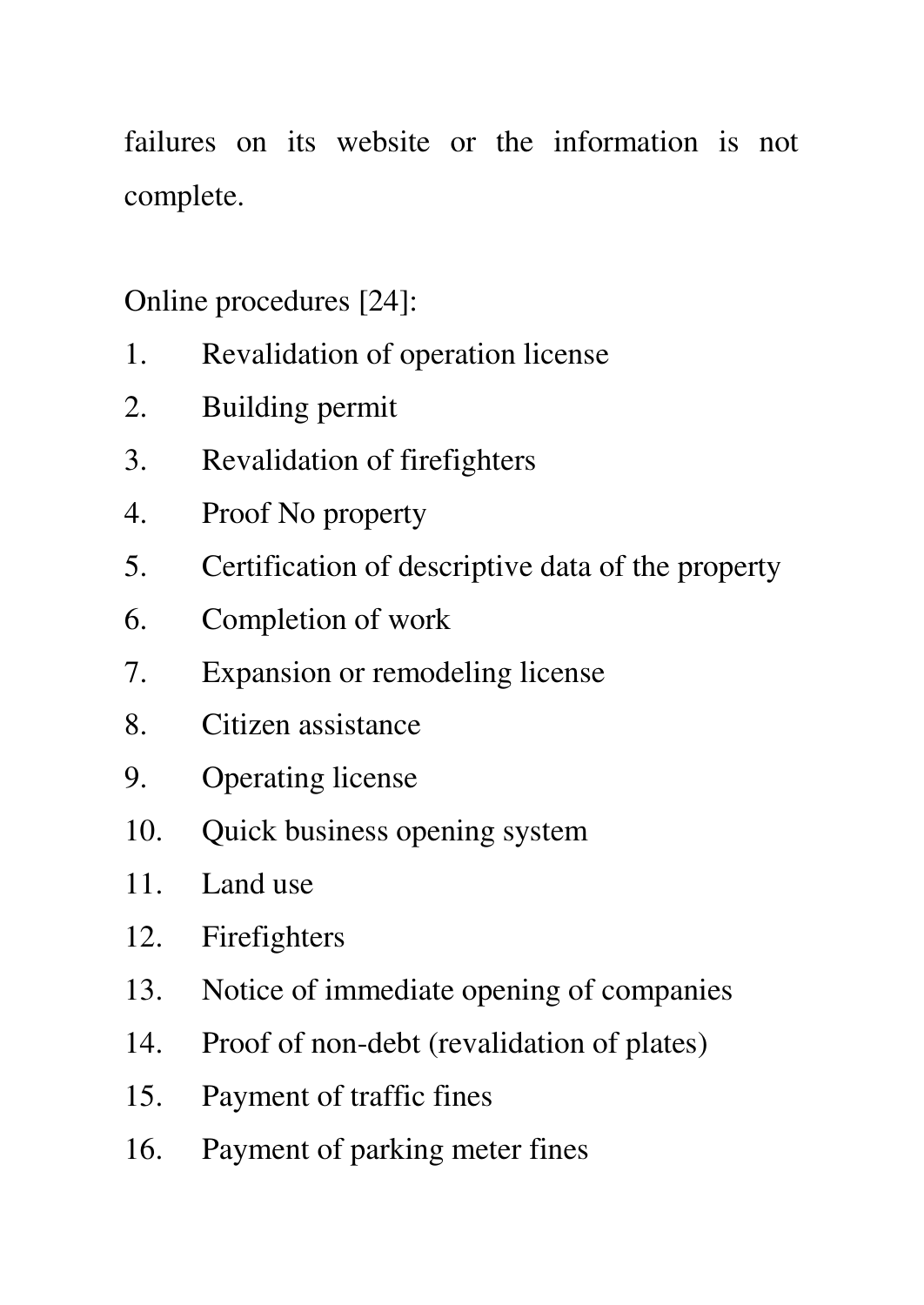- 17. Payment of property tax
- 18. Printing multiple receipts
- 19. Fastlane-agile crossing
- 20. Letter of residence and proof of address
- 21. Electronic invoice
- 22. Job bank
- 23. Payment inquirí to suppliers
- 24. Citizen complaint
- 25. High E-purchases of suppliers
- 26. Acceptance and release of social service
- 27. Credential application (municipal libraries)
- 28. Official number
- 29. Environmental Protection Directorate
- 30. Adopt a pet
- 31. Provisional permit (DAU)

For 2018, for the most part, each online procedure the web page redirects to another tab where it only shows the requirements that are needed to carry out the procedure or if it gives the option to pay online, but they are not concluded and it have to go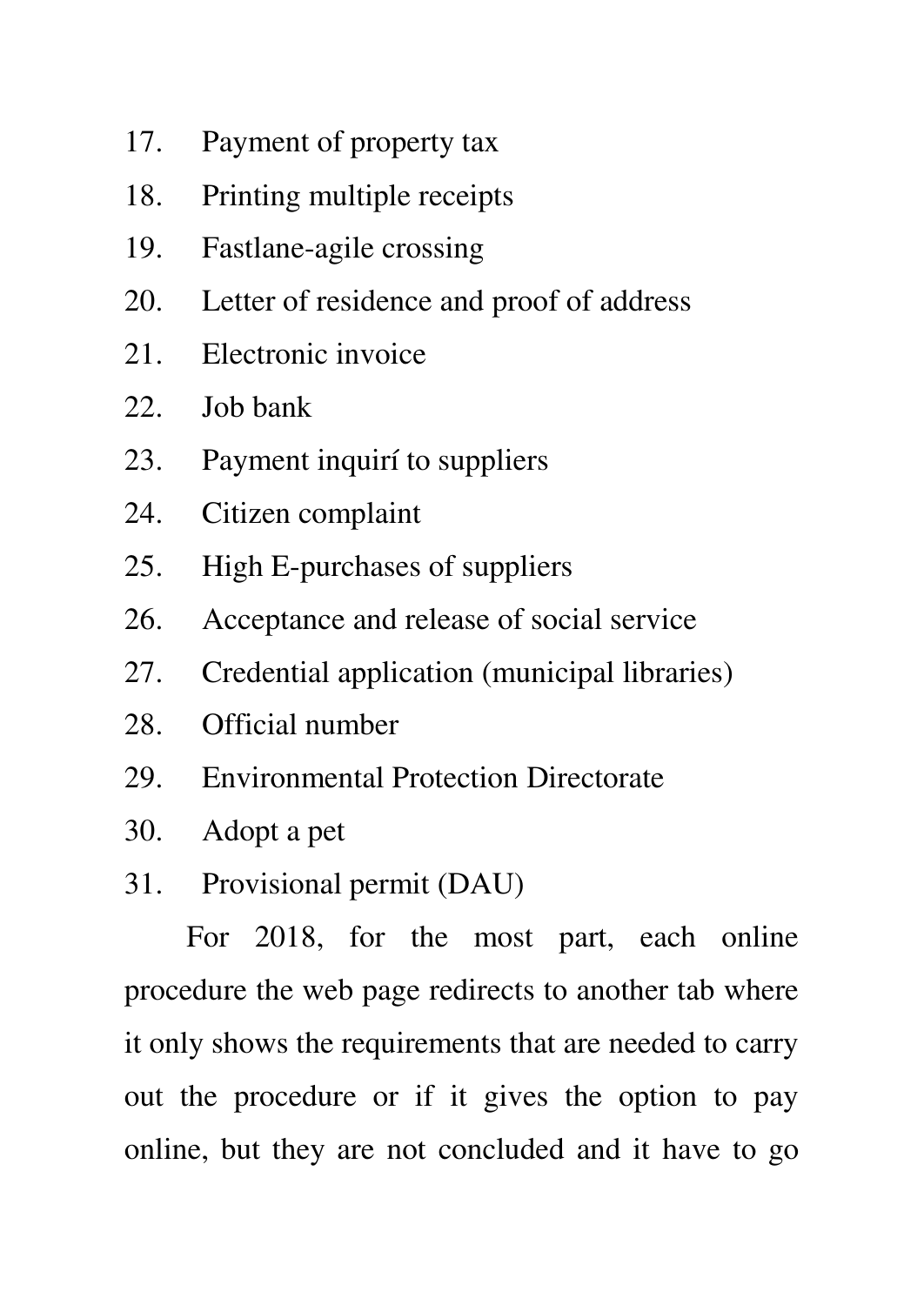personally to the offices to finish the process, only with the exception of some such as citizen attention, citizen complaint, electronic invoice, payment of fines if concluded by this means. But in general it is observed that its continue working on its website because when it wants to access a section, an error appears or they simply don't direct to another tab.

Also on the website are the following federal (Mexico) and state procedures (Baja California) [25]: 1) the Birth Certificate, 2) the Single Population Registration Key (CURP), 3) National Electoral Institute, 4) Affiliation to Popular Insurance, 5) Passport Information, 6) Driver's License, 7) License Plate Revalidation, 8) Vehicle Verification Program, 9) Proof of Criminal Record.

### **TABLE 1. ADVANCE OF ONLINE PROCEDURES**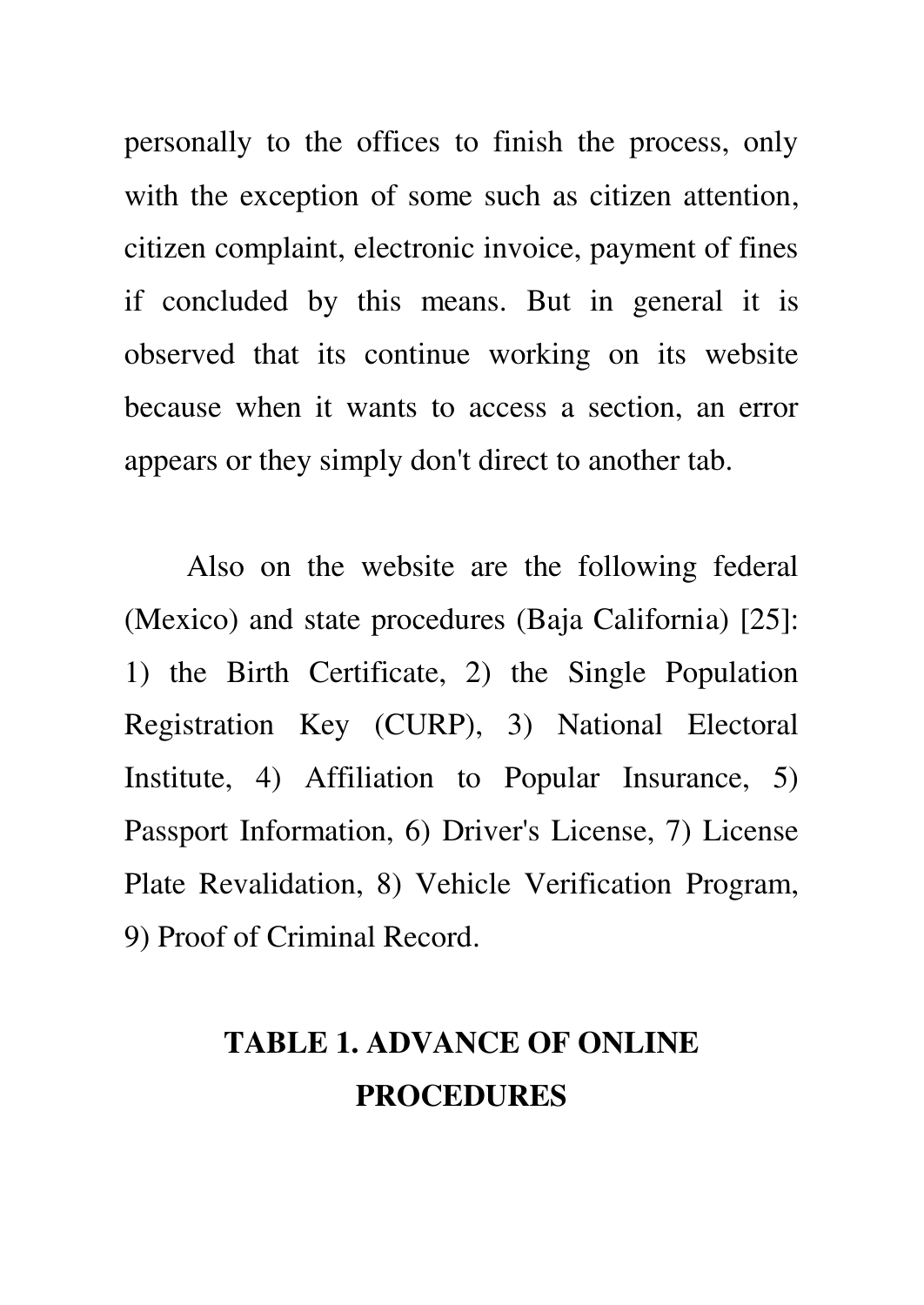| <b>Advance</b>                                    | Number of        |
|---------------------------------------------------|------------------|
|                                                   | procedures       |
| only provides<br>It                               | $4, 7^*, 9^{**}$ |
| requirements<br>and                               |                  |
| information                                       |                  |
| Generate a date to the $\vert 3, 5, 6, 8 \rangle$ |                  |
| procedure                                         |                  |
| It concludes online                               | 1.2              |

 $7*$  It gives the option to pay online but it also has to go to the offices. 9\*\* There is the option to pay at the ATMS of State government but it also has to go to the offices.

Source: own elaboration based on website [25].

As can be seen in Table 1, the online procedures are not yet as present as in other countries, since only two procedures can be concluded through their website.

### **4.2Knowledge of citizen (Results)**

Through the E-Government *Analysis Project in Baja California: Scope and Opportunities*, primary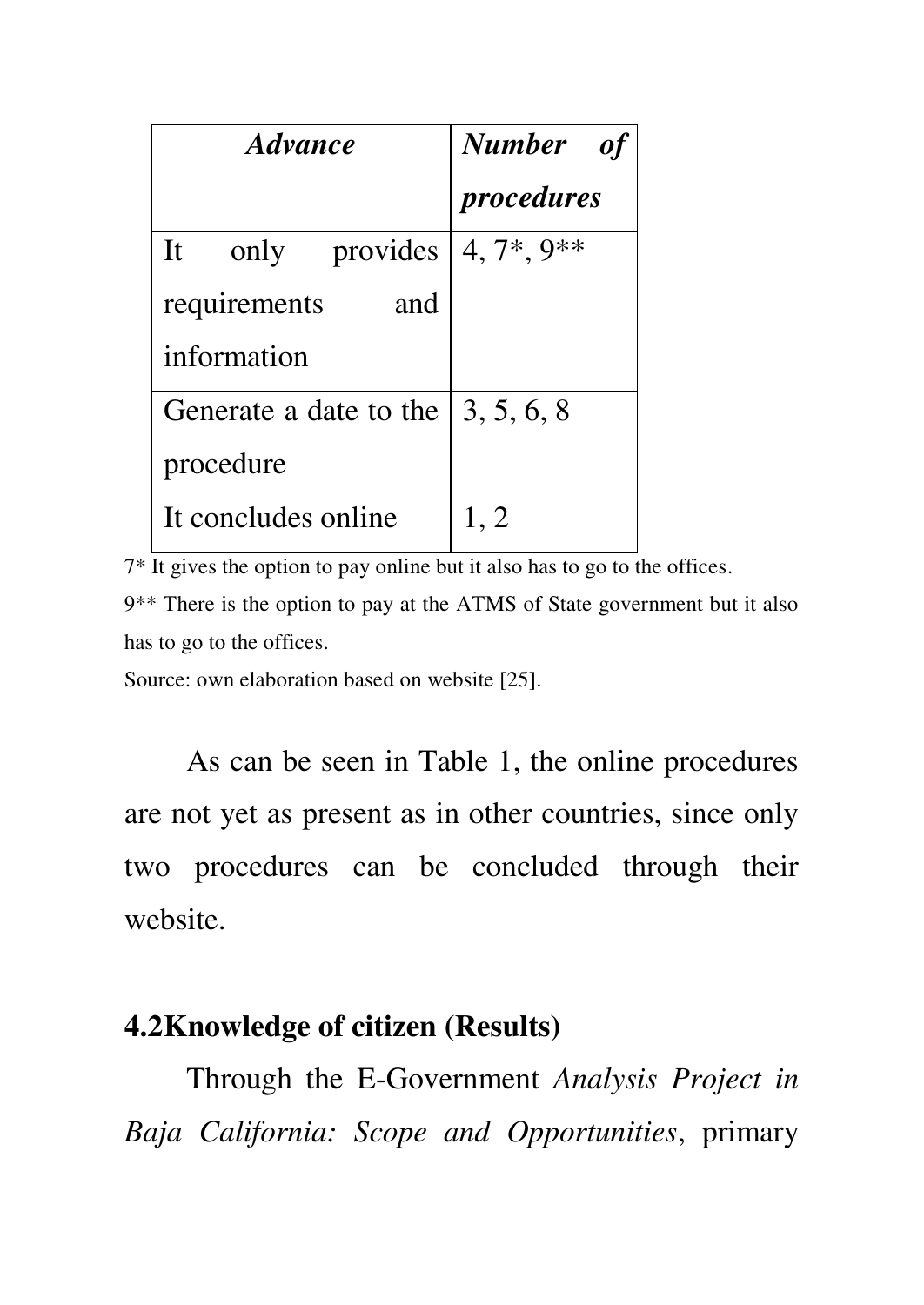information was collected to know the opinion of citizens in the municipality of Tijuana. With the information collected, knowledge was obtained regarding the willingness of citizen-users regarding the use and understanding of technologies to carry out a procedure.

The different results that were obtained for the municipality of analysis that is Tijuana will be shown below:

## **FIGURE 3. PROCEDURE MORE REALIZED IN TIJUANA**

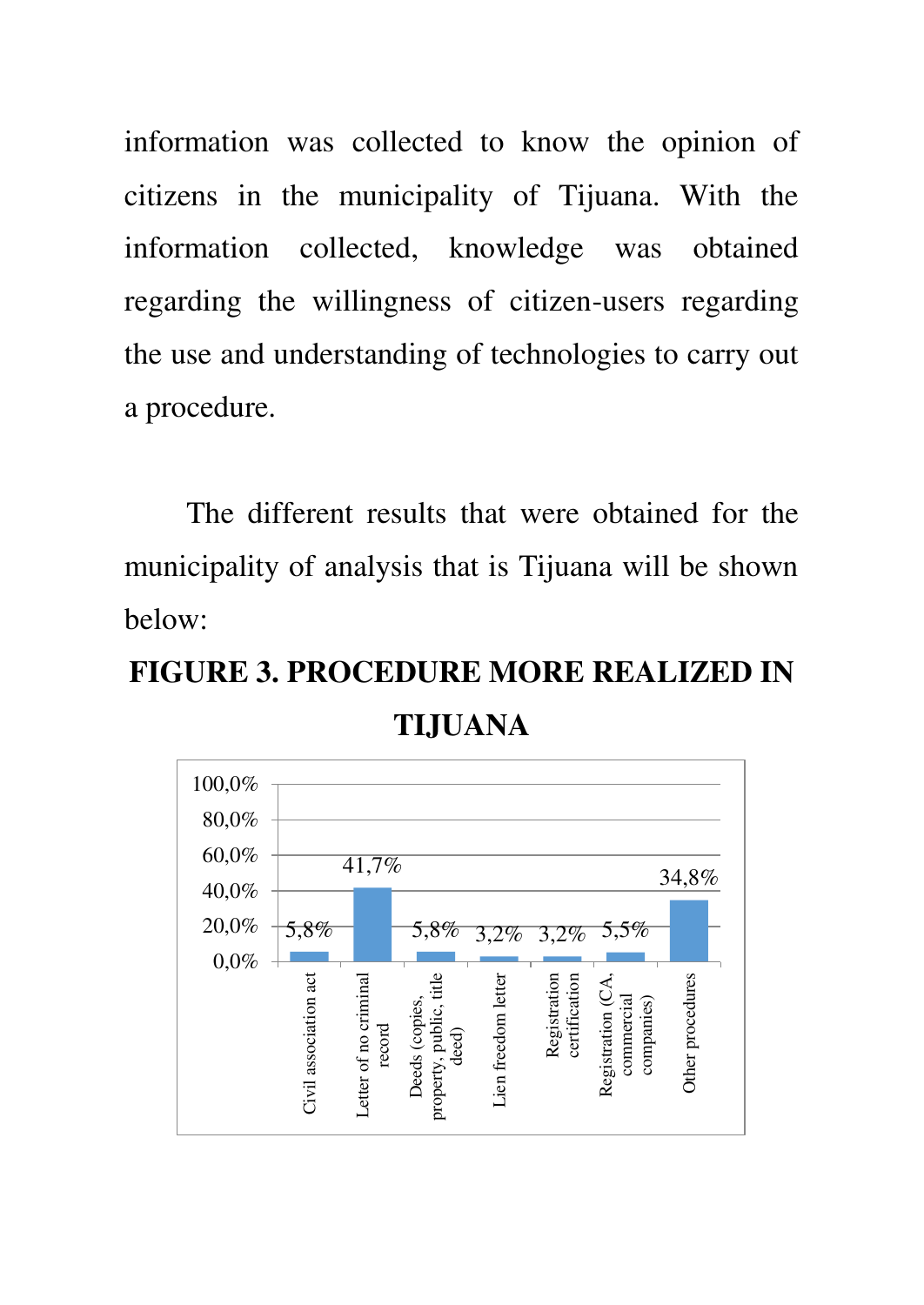Source: own elaboration with data from Analysis Project in Baja California: Scope and Opportunities.

The procedure that was most carried out in the municipality of Tijuana was the Criminal Record Letter, which as mentioned above is not a procedure that is in its portal; However, if the requirements that are needed to do it appear and the payment of this can be carried out at an ATM in the state.

### **FIGURE 4. TIME IT TOOK TO COMPLETE THE PROCEDURE**

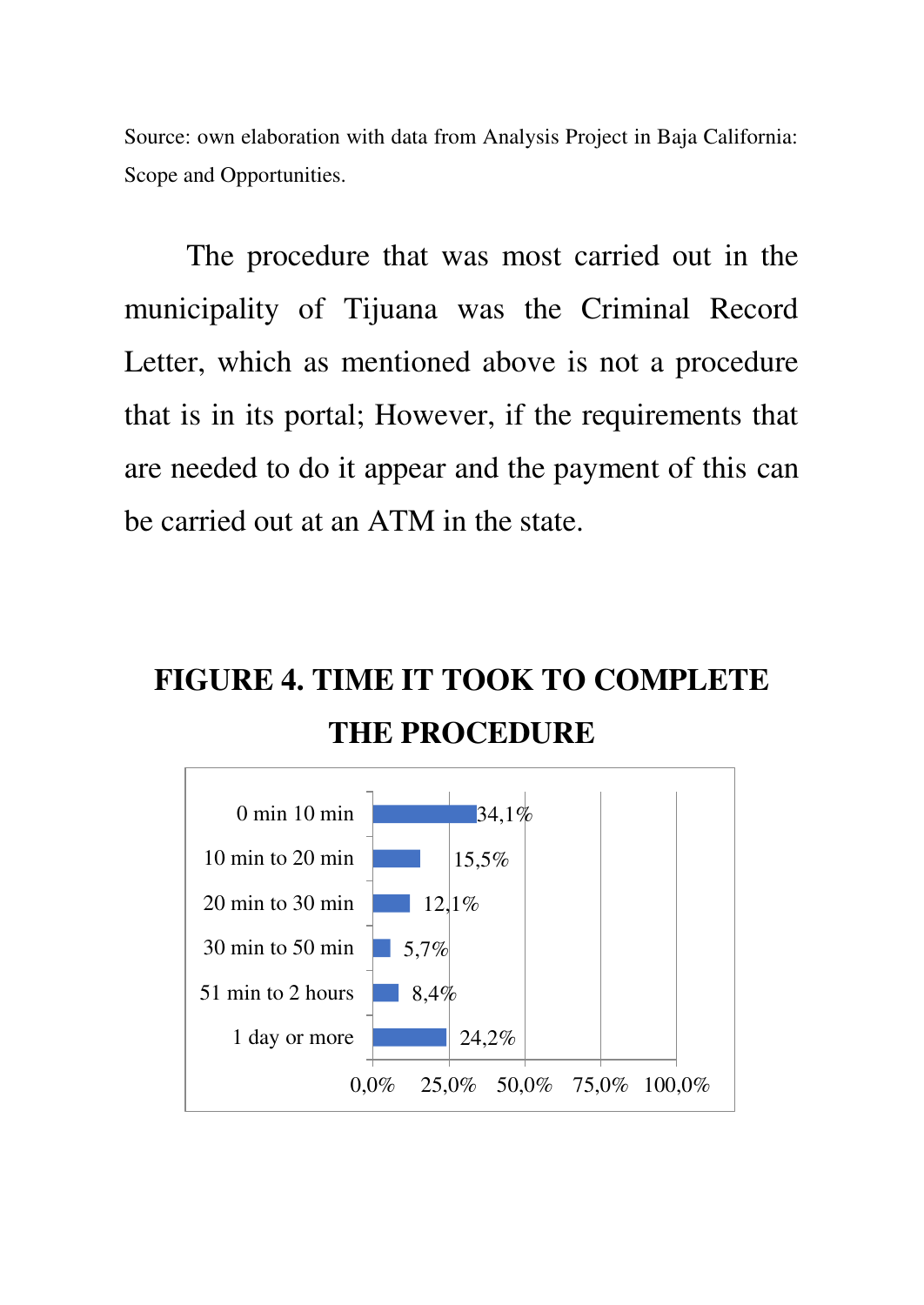Source: own elaboration with data from Analysis Project in Baja California: Scope and Opportunities.

Related to the time it took them to conclude some procedure, as shown in graph 4, 34.1% took from 0 minutes to 10 minutes, expressing satisfaction for the short time used, even those who took 10 to 20 minutes that was a 15.5% of the citizens surveyed expressed the same feeling. Being 24.2% that took more than a day to complete their procedure, they said that this time could be reduced with the introduction and adaptation of technologies in the procedures.

# **FIGURE 5. POPULATIONN WILLING TO USE TECHNOLOGICAL MEANS VS POPULATION THAT PREFERS TO GO THE OFFICES PERSONALLY**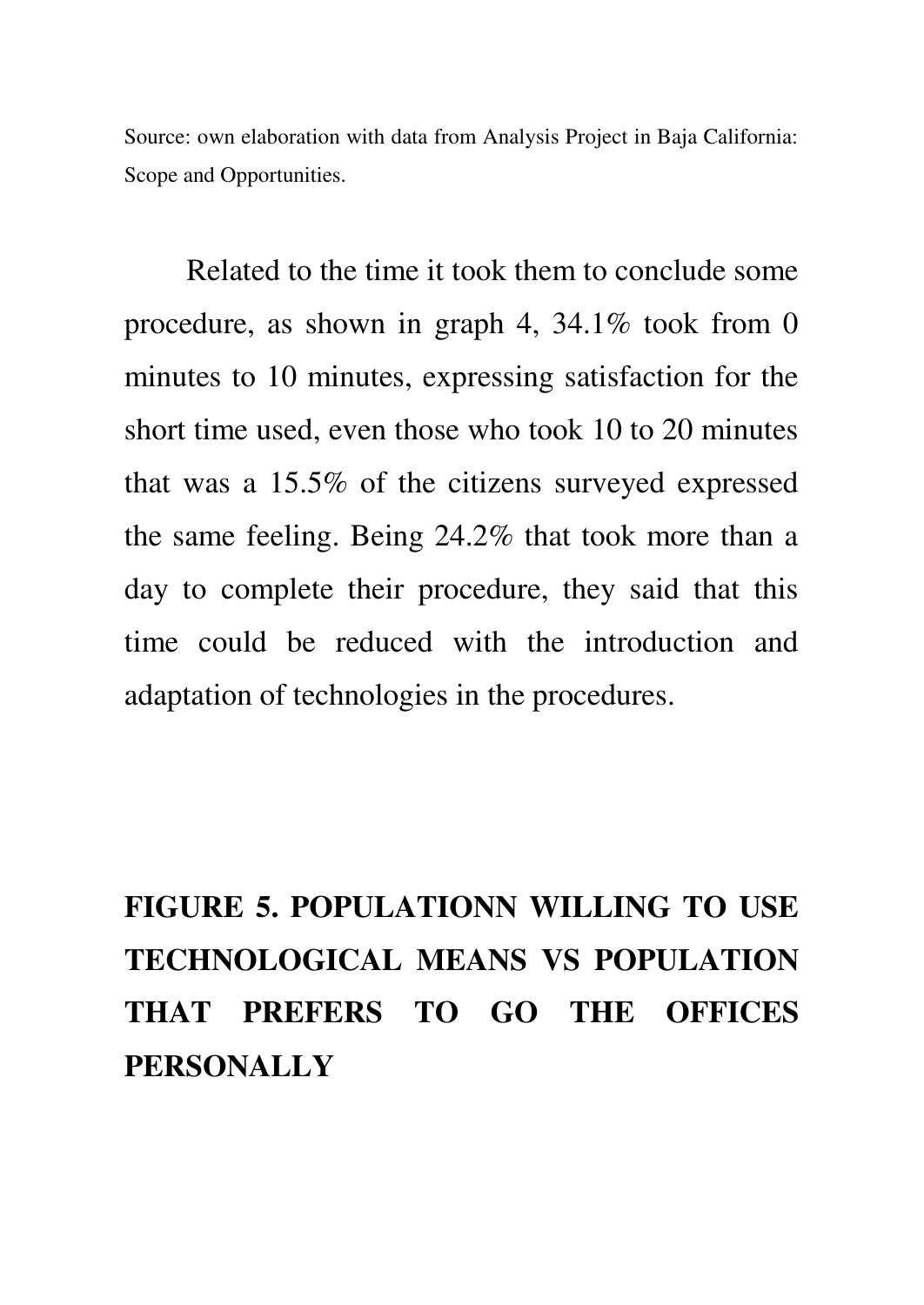

Source: own elaboration with data from Analysis Project in Baja California: Scope and Opportunities.

The 88.8% of the population of Tijuana is willing to use electronic media, this could give a good start to electronic participation and improve the relationship between the government and the citizen. However, there were another 55.0% of people who answered YES, to prefer to go personally to the offices to carry out their procedures, this phenomenon can be due to different factors: ignorance of the use of technology, lack of confidence in the servers of the web, or simply 100,0% 8<br>
80,0% 6.0% 8<br>
60,0% 6.0% 8<br>
40,0% 7 + 3<br>
20,0% 7 + 8<br>
20,0% 7 + 88.8% of the populat<br>
to use electronic media, this considers the government and<br>
there were another 55.0% of<br>
YES, to prefer to go personall<br>
out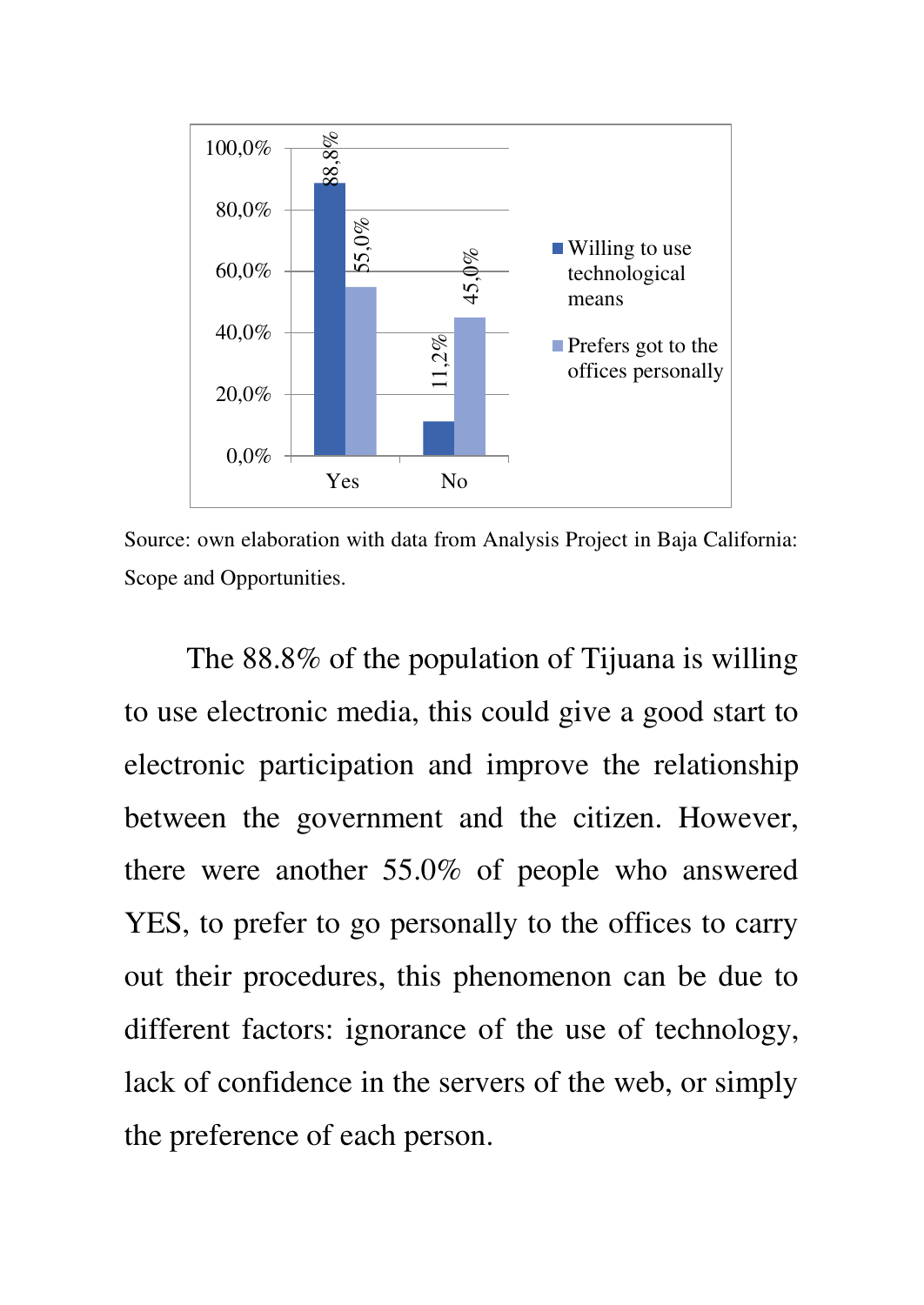## **GRAPH 6. KNOWLEDGE OF ONLINE PROCEDURES**



Source: own elaboration with data from Analysis Project in Baja California: Scope and Opportunities.

The 42.8% represents those people who don't know of any procedure that can be done online, this result indicates that there is a high ignorance about the possible procedures that are already in the government portals, it must continue working to promote the interest in them. While 52.2% do know at least one to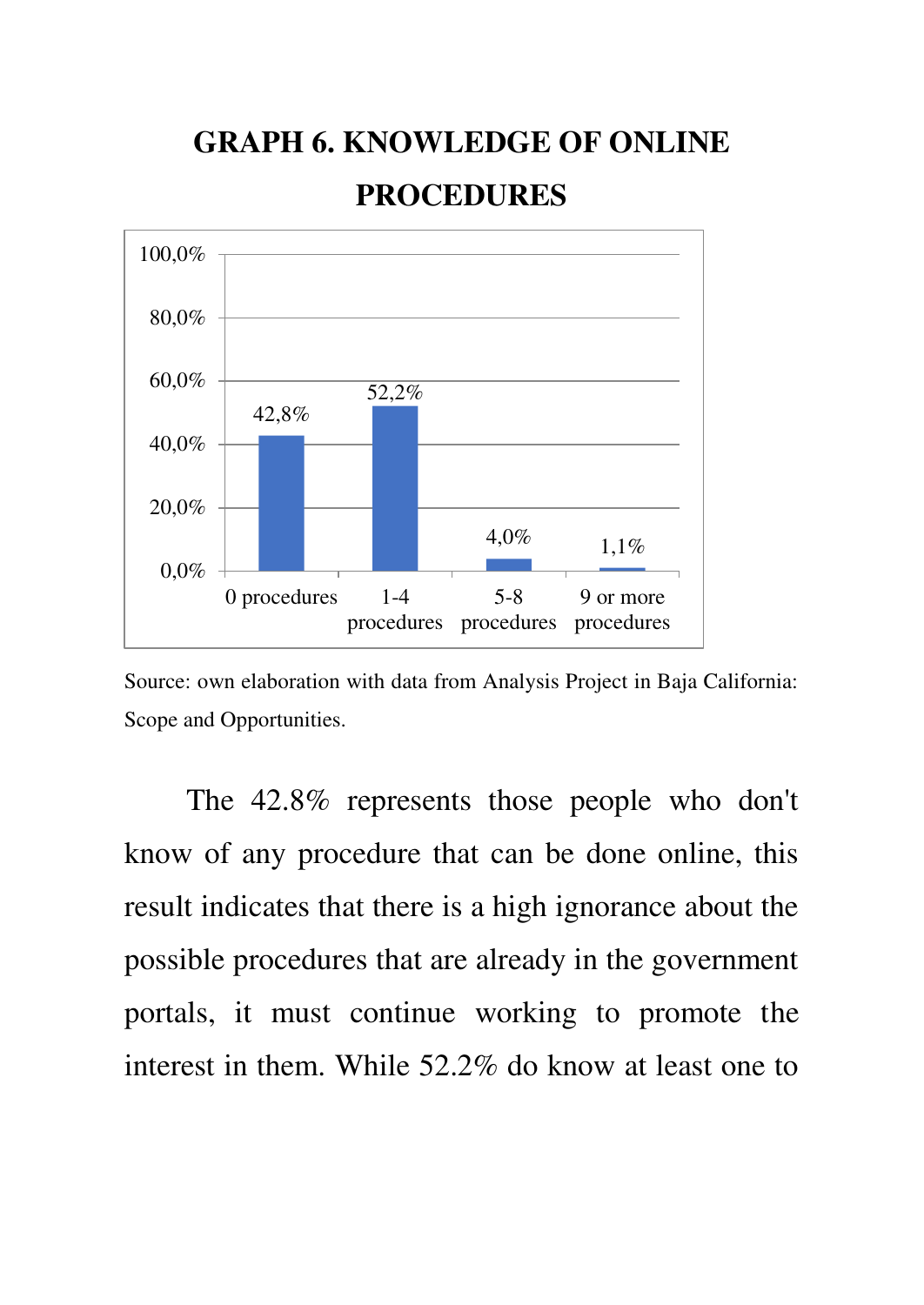four procedures that can be done through technological tools.

## **GRAPH 7. POPULATION THAT HAS INTERNET**



Source: own elaboration with data from Analysis Project in Baja California: Scope and Opportunities.

Another fact that stands out is that 85.7% of the population of Tijuana has internet in their homes, this is another important factor to continue advancing the construction of an electronic government through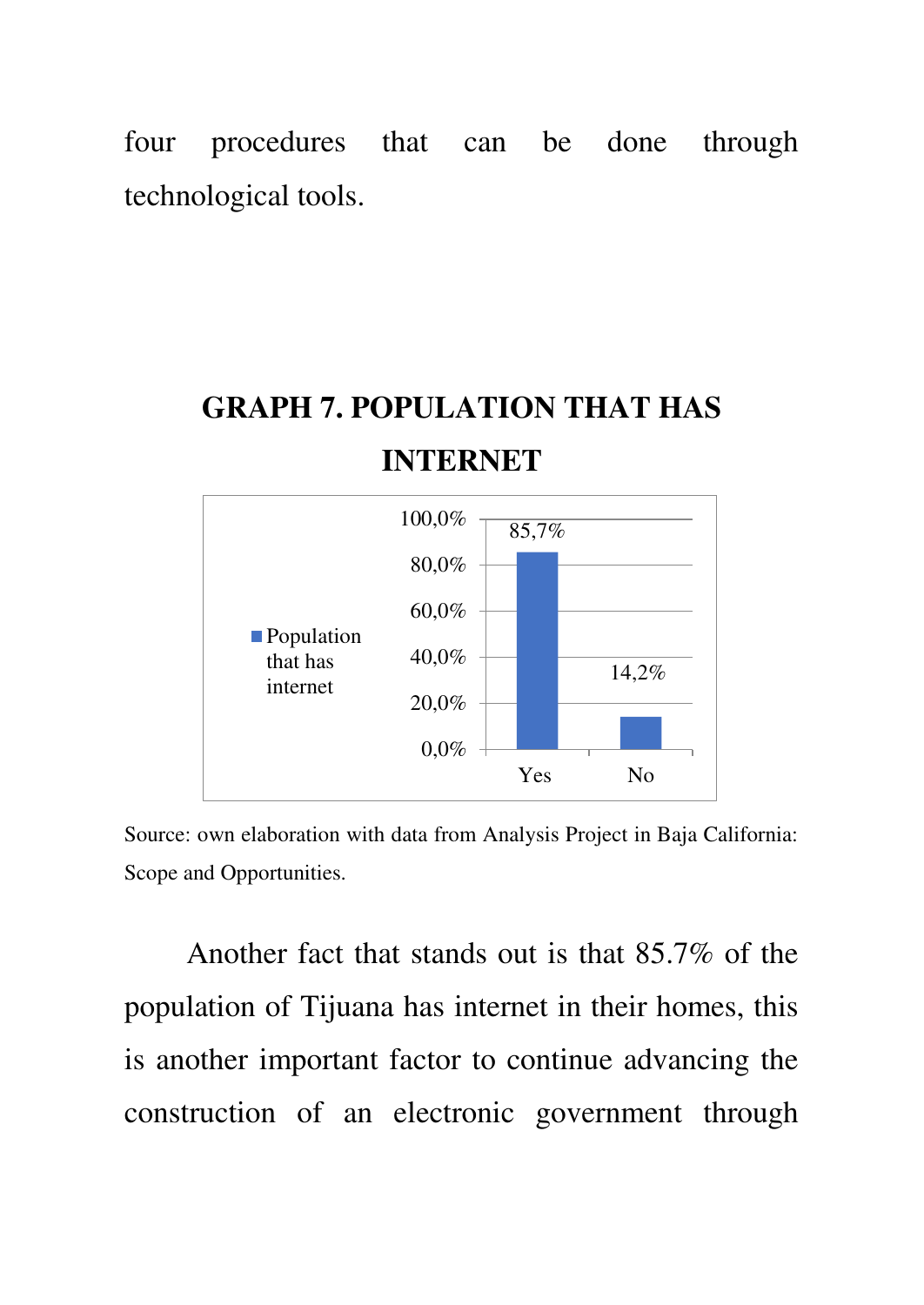citizens, and 14.2% who don't have access to internet, mechanisms should be sought to include them in this age of technology and promote technological literacy through incremental policies, taking into account that ICTs should be used intelligently and management should be aware that not everyone has the same skills or the same access to technology.

# **GRAPH 8. POPULATION THAT IS FACILITATED TO USE TECHNOLOGICAL MEANS**



Source: own elaboration with data from Analysis Project in Baja California: Scope and Opportunities.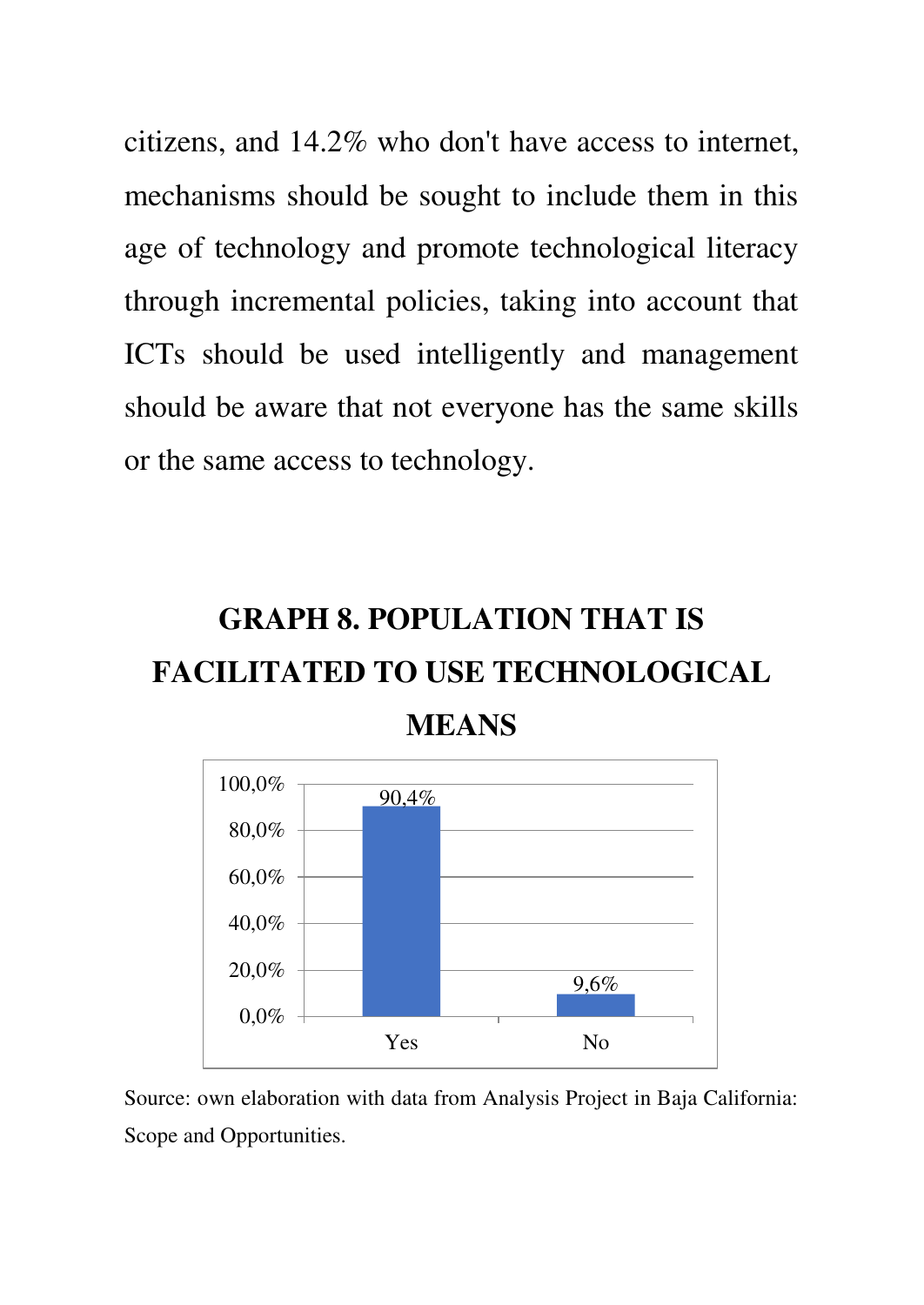Another positive response is that 90.4% of the population of Tijuana is facilitated to use technological means, having only 9.6%, to the population that responded negatively to this question. The latter were asked the following question: Would you be willing to take a short course on how to use technological means, so that you learn to use them and can perform some of the procedures from the connection point you want? In response to last question, 58.6% was positively obtained and while 41.3% answered no.

### **5. Conclusions**

Although the advancement of information technologies, they are allowing to redefine social, political and business conditions, as regards the the field of public administration there is a lot of work pending.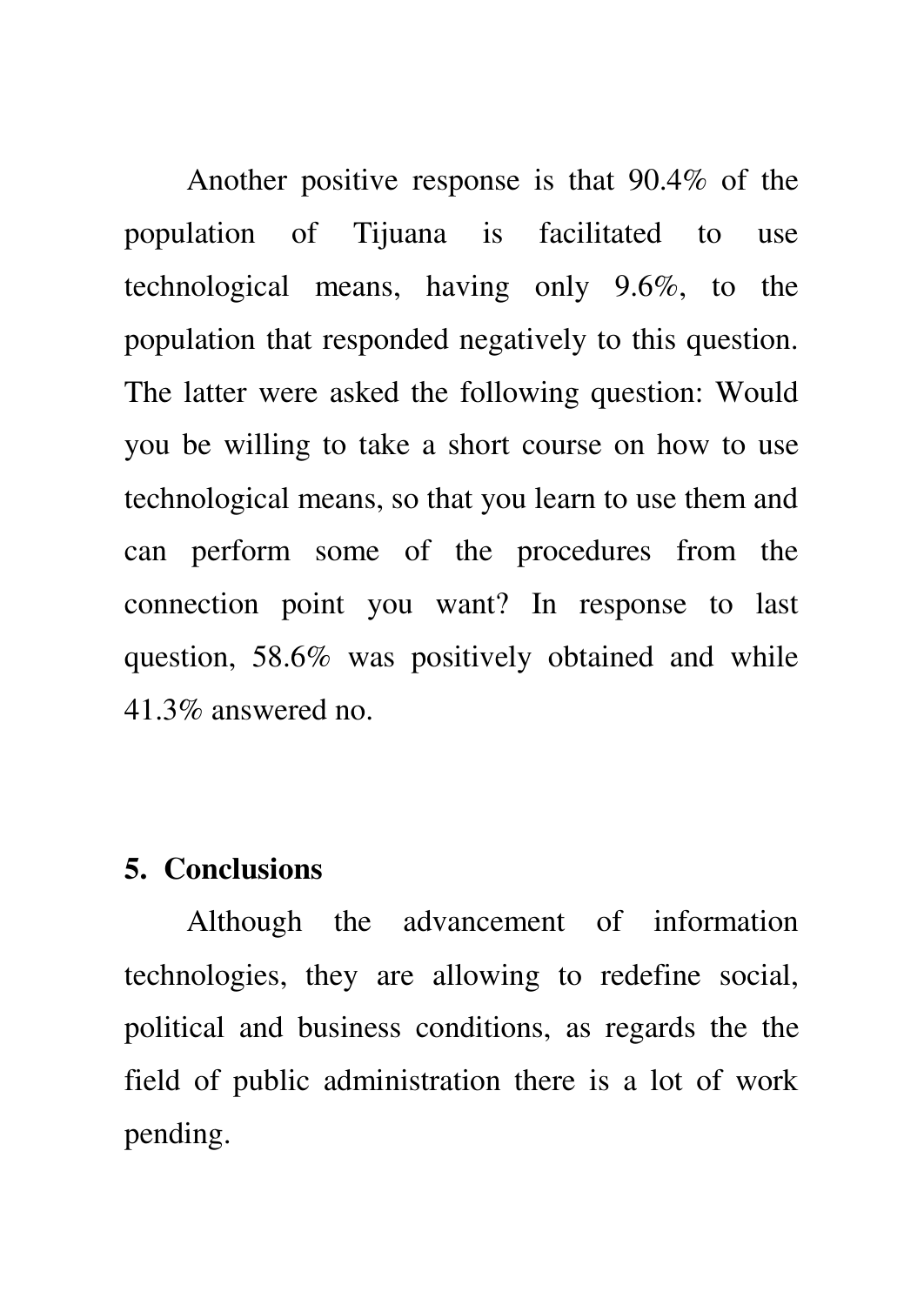On the one hand, political phenomena spread mostly and have more social impact, but on the other, they have failed to move in all cases to instruments or mechanisms that make good wishes tangible. For Mexico, according to the results of ENDUTIH in 2018, in its section of ICT equipment in homes, the main changes appear in the internet connection that went from 50.9% to 52.9%; pay television under 49.5% to 47.3%; and the low radius from 58.6% to 56.2%. Even if the changes don't look very high, other political and migratory factors that can generate entropies should also be taken into account when analyzing the data produced by INEGI, however in the case of Tijuana, with an 85% population with internet access, the demand for access to electronic public services are significant and is a challenge for future local administrations. In theoretical terms, incrementalist public policies could be a viable option to give continuity regardless of the political changes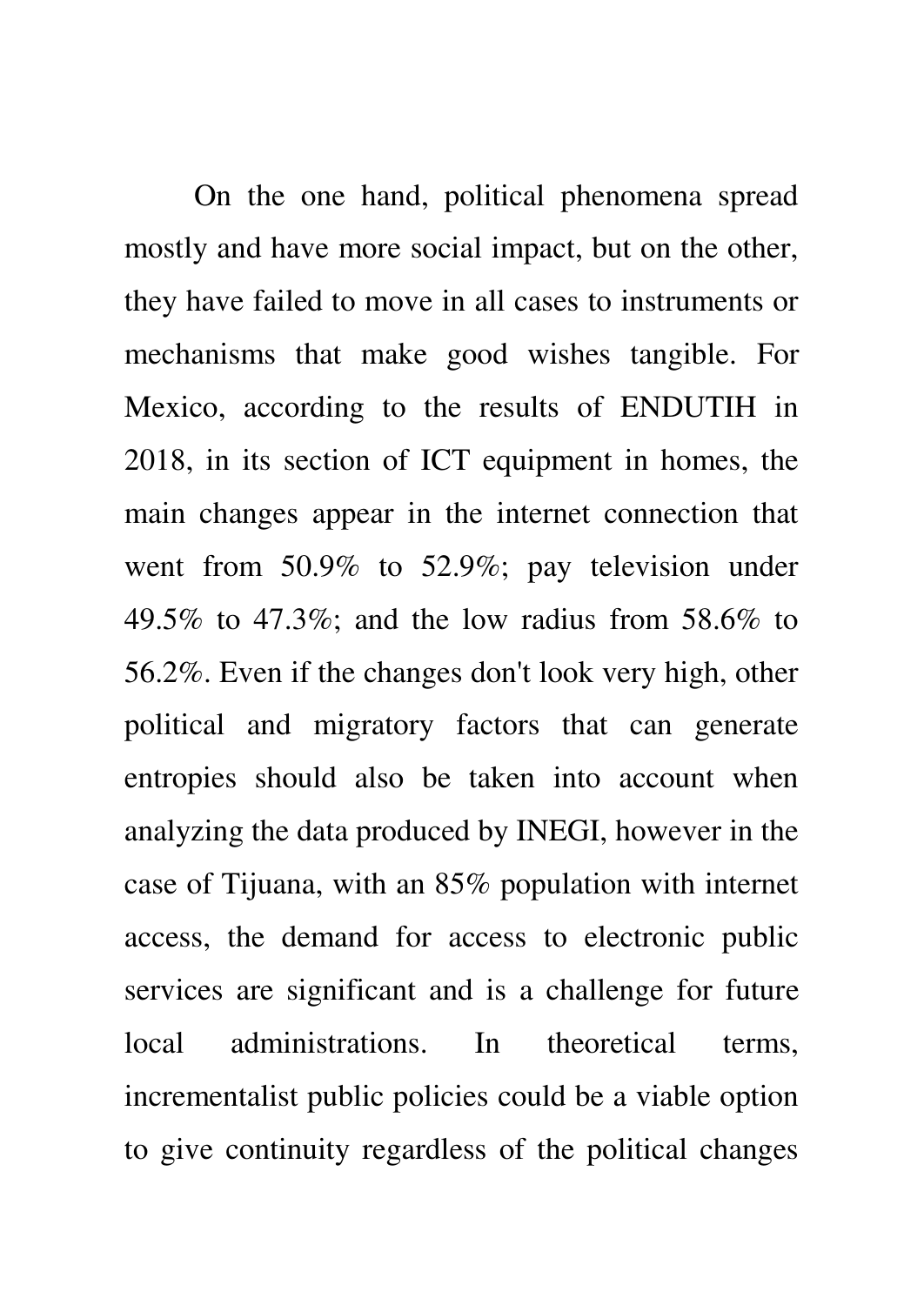experienced by the City of Tijuana, since recently almost the entire country has taken a 180-degree turn, and governments have positioned themselves with nuances left-wing policies, however, for public services, these political conditions must represent public improvements and non-stagnations, so that confidence in the good quality of public services will be increasingly strong if they are accompanied by elements of social ties, such and how information technologies are being converted with the support of cyberspace.

#### **References:**

[1] Organization of American States (OEA). (s/f). Guide of Mechanims for the Promotion of Transparency and Integrity in the Americas. Available in: [www.oas.org/es/sap/dgpe/guia\\_egov.asp](http://www.oas.org/es/sap/dgpe/guia_egov.asp) 

[2] Fang, Z. (2002). E-Government in Digital Era: Concept, Practice, and Development. *International journal of the Computer, the Internet and*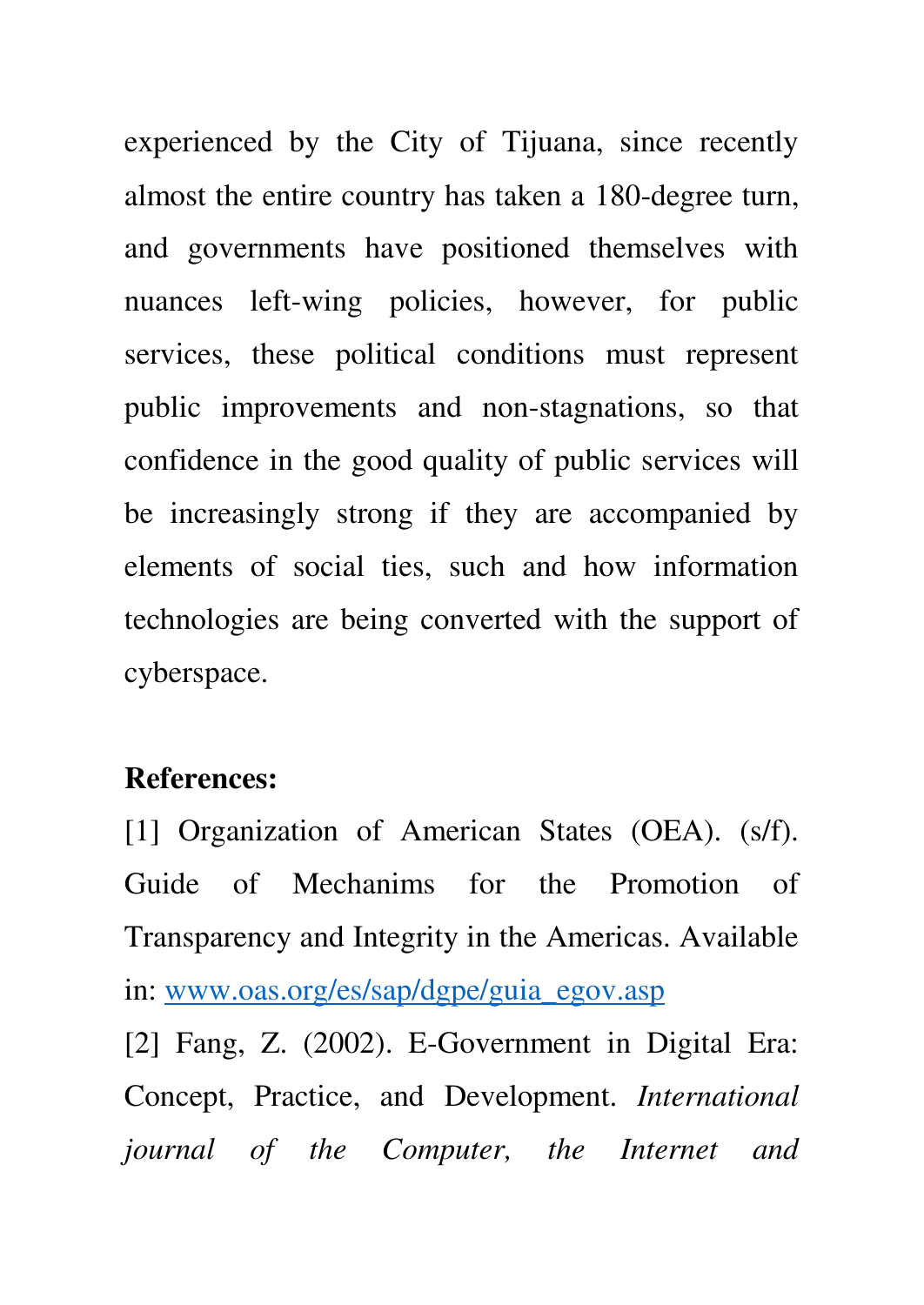*management*, *10*(2), 1-22. Available in: [unpan1.un.org/intradoc/groups/public/documents/apcit](http://unpan1.un.org/intradoc/groups/public/documents/apcity/unpan016377.pdf) [y/unpan016377.pdf](http://unpan1.un.org/intradoc/groups/public/documents/apcity/unpan016377.pdf) 

[3] Naser, A., & Concha, G. (2011). *Electronic government in public management.* CEPAL. Available in:

[repositorio.cepal.org/bitstream/handle/11362/7330/S1](https://repositorio.cepal.org/bitstream/handle/11362/7330/S1100145_es.pdf?sequence=1&isAllowed=y) [100145\\_es.pdf?sequence=1&isAllowed=y](https://repositorio.cepal.org/bitstream/handle/11362/7330/S1100145_es.pdf?sequence=1&isAllowed=y)

[4] Alshehri, M., & Drew, S. (2010). E-government fundamentals. In *IADIS international conference ICT, society and human beings*. Available in: [https://research-](https://research-repository.griffith.edu.au/bitstream/handle/10072/37709/67525_1.pdf)

[repository.griffith.edu.au/bitstream/handle/10072/377](https://research-repository.griffith.edu.au/bitstream/handle/10072/37709/67525_1.pdf) [09/67525\\_1.pdf](https://research-repository.griffith.edu.au/bitstream/handle/10072/37709/67525_1.pdf) 

[5] Leiner, B et al (2009). A brief history of the Internet. *ACM SIGCOMM Computer Communication Review*, *39*(5), 22-31. Available in: [https://www.researchgate.net/publication/220195043\\_](https://www.researchgate.net/publication/220195043_A_Brief_History_of_the_Internet) [A\\_Brief\\_History\\_of\\_the\\_Internet](https://www.researchgate.net/publication/220195043_A_Brief_History_of_the_Internet)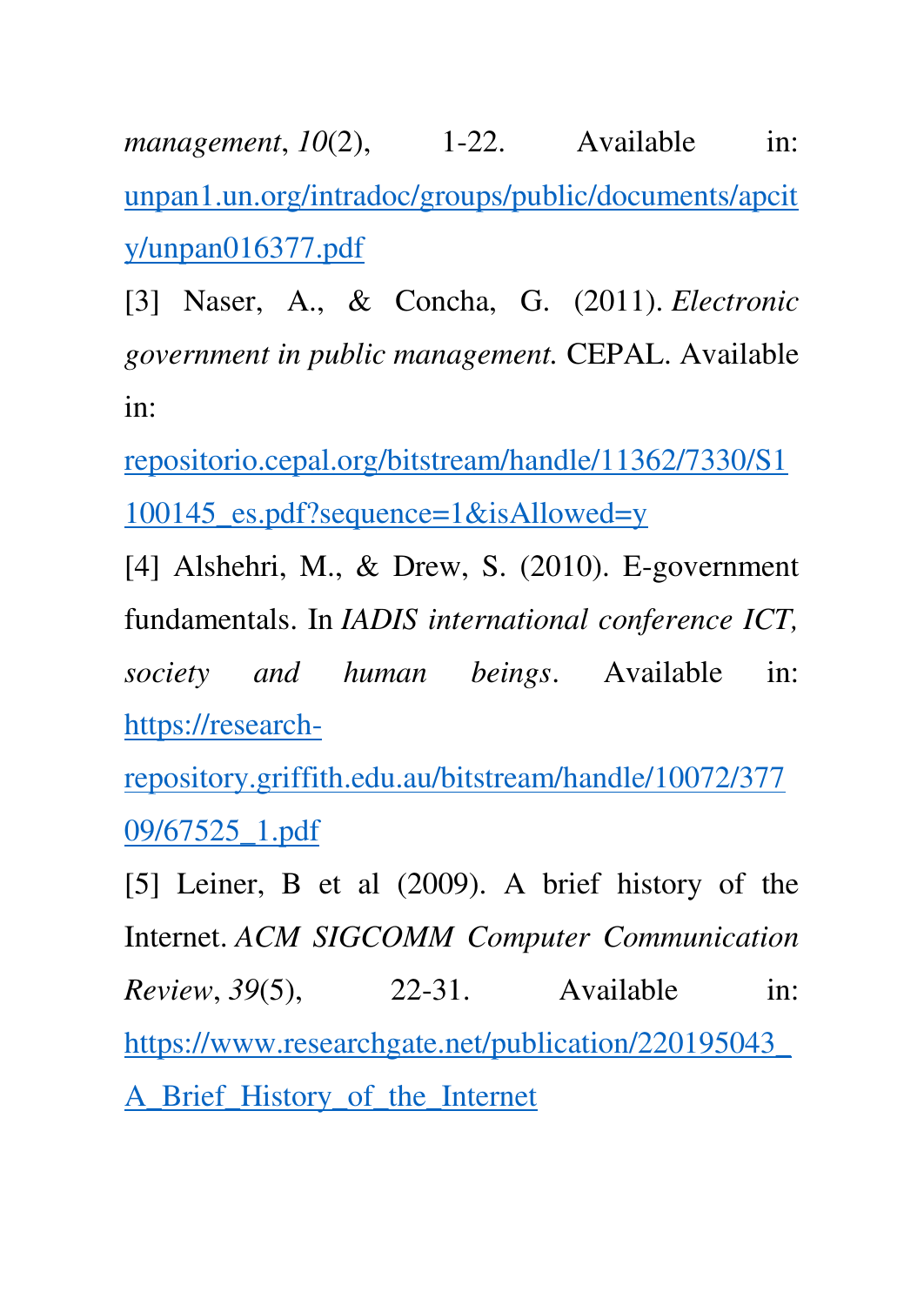[6] Castells, M. (1999). The information technology revolution. *The era of the revolution: economy, society and culture*, *1*. Available in: [https://s3.amazonaws.com/academia.edu.documents/3](https://s3.amazonaws.com/academia.edu.documents/31335392/Castells__M._-_La_revolucion_TIC.pdf?response-content-disposition=inline%3B%20filename%3DLa_Revolucion_de_las_TIC_de_Castells.pdf&X-Amz-Algorithm=AWS4-HMAC-SHA256&X-Amz-Credential=AKIAIWOWYYGZ2Y53UL3A%2F20191023%2Fus-east-1%2Fs3%2Faws4_request&X-Amz-Date=20191023T185916Z&X-Amz-Expires=3600&X-Amz-SignedHeaders=host&X-Amz-Signature=80ec919a39b9087a65cc1937e7b1773a2d0be8754d7062f388ecd13f13ece1da) [1335392/Castells\\_\\_M.\\_-](https://s3.amazonaws.com/academia.edu.documents/31335392/Castells__M._-_La_revolucion_TIC.pdf?response-content-disposition=inline%3B%20filename%3DLa_Revolucion_de_las_TIC_de_Castells.pdf&X-Amz-Algorithm=AWS4-HMAC-SHA256&X-Amz-Credential=AKIAIWOWYYGZ2Y53UL3A%2F20191023%2Fus-east-1%2Fs3%2Faws4_request&X-Amz-Date=20191023T185916Z&X-Amz-Expires=3600&X-Amz-SignedHeaders=host&X-Amz-Signature=80ec919a39b9087a65cc1937e7b1773a2d0be8754d7062f388ecd13f13ece1da) [\\_La\\_revolucion\\_TIC.pdf?response-content-](https://s3.amazonaws.com/academia.edu.documents/31335392/Castells__M._-_La_revolucion_TIC.pdf?response-content-disposition=inline%3B%20filename%3DLa_Revolucion_de_las_TIC_de_Castells.pdf&X-Amz-Algorithm=AWS4-HMAC-SHA256&X-Amz-Credential=AKIAIWOWYYGZ2Y53UL3A%2F20191023%2Fus-east-1%2Fs3%2Faws4_request&X-Amz-Date=20191023T185916Z&X-Amz-Expires=3600&X-Amz-SignedHeaders=host&X-Amz-Signature=80ec919a39b9087a65cc1937e7b1773a2d0be8754d7062f388ecd13f13ece1da)

[disposition=inline%3B%20filename%3DLa\\_Revoluci](https://s3.amazonaws.com/academia.edu.documents/31335392/Castells__M._-_La_revolucion_TIC.pdf?response-content-disposition=inline%3B%20filename%3DLa_Revolucion_de_las_TIC_de_Castells.pdf&X-Amz-Algorithm=AWS4-HMAC-SHA256&X-Amz-Credential=AKIAIWOWYYGZ2Y53UL3A%2F20191023%2Fus-east-1%2Fs3%2Faws4_request&X-Amz-Date=20191023T185916Z&X-Amz-Expires=3600&X-Amz-SignedHeaders=host&X-Amz-Signature=80ec919a39b9087a65cc1937e7b1773a2d0be8754d7062f388ecd13f13ece1da)

on de las TIC de Castells.pdf&X-Amz-

[Algorithm=AWS4-HMAC-SHA256&X-Amz-](https://s3.amazonaws.com/academia.edu.documents/31335392/Castells__M._-_La_revolucion_TIC.pdf?response-content-disposition=inline%3B%20filename%3DLa_Revolucion_de_las_TIC_de_Castells.pdf&X-Amz-Algorithm=AWS4-HMAC-SHA256&X-Amz-Credential=AKIAIWOWYYGZ2Y53UL3A%2F20191023%2Fus-east-1%2Fs3%2Faws4_request&X-Amz-Date=20191023T185916Z&X-Amz-Expires=3600&X-Amz-SignedHeaders=host&X-Amz-Signature=80ec919a39b9087a65cc1937e7b1773a2d0be8754d7062f388ecd13f13ece1da)

[Credential=AKIAIWOWYYGZ2Y53UL3A%2F2019](https://s3.amazonaws.com/academia.edu.documents/31335392/Castells__M._-_La_revolucion_TIC.pdf?response-content-disposition=inline%3B%20filename%3DLa_Revolucion_de_las_TIC_de_Castells.pdf&X-Amz-Algorithm=AWS4-HMAC-SHA256&X-Amz-Credential=AKIAIWOWYYGZ2Y53UL3A%2F20191023%2Fus-east-1%2Fs3%2Faws4_request&X-Amz-Date=20191023T185916Z&X-Amz-Expires=3600&X-Amz-SignedHeaders=host&X-Amz-Signature=80ec919a39b9087a65cc1937e7b1773a2d0be8754d7062f388ecd13f13ece1da)

[1023%2Fus-east-1%2Fs3%2Faws4\\_request&X-Amz-](https://s3.amazonaws.com/academia.edu.documents/31335392/Castells__M._-_La_revolucion_TIC.pdf?response-content-disposition=inline%3B%20filename%3DLa_Revolucion_de_las_TIC_de_Castells.pdf&X-Amz-Algorithm=AWS4-HMAC-SHA256&X-Amz-Credential=AKIAIWOWYYGZ2Y53UL3A%2F20191023%2Fus-east-1%2Fs3%2Faws4_request&X-Amz-Date=20191023T185916Z&X-Amz-Expires=3600&X-Amz-SignedHeaders=host&X-Amz-Signature=80ec919a39b9087a65cc1937e7b1773a2d0be8754d7062f388ecd13f13ece1da)

[Date=20191023T185916Z&X-Amz-](https://s3.amazonaws.com/academia.edu.documents/31335392/Castells__M._-_La_revolucion_TIC.pdf?response-content-disposition=inline%3B%20filename%3DLa_Revolucion_de_las_TIC_de_Castells.pdf&X-Amz-Algorithm=AWS4-HMAC-SHA256&X-Amz-Credential=AKIAIWOWYYGZ2Y53UL3A%2F20191023%2Fus-east-1%2Fs3%2Faws4_request&X-Amz-Date=20191023T185916Z&X-Amz-Expires=3600&X-Amz-SignedHeaders=host&X-Amz-Signature=80ec919a39b9087a65cc1937e7b1773a2d0be8754d7062f388ecd13f13ece1da)

[Expires=3600&X-Amz-SignedHeaders=host&X-](https://s3.amazonaws.com/academia.edu.documents/31335392/Castells__M._-_La_revolucion_TIC.pdf?response-content-disposition=inline%3B%20filename%3DLa_Revolucion_de_las_TIC_de_Castells.pdf&X-Amz-Algorithm=AWS4-HMAC-SHA256&X-Amz-Credential=AKIAIWOWYYGZ2Y53UL3A%2F20191023%2Fus-east-1%2Fs3%2Faws4_request&X-Amz-Date=20191023T185916Z&X-Amz-Expires=3600&X-Amz-SignedHeaders=host&X-Amz-Signature=80ec919a39b9087a65cc1937e7b1773a2d0be8754d7062f388ecd13f13ece1da)

[Amz-](https://s3.amazonaws.com/academia.edu.documents/31335392/Castells__M._-_La_revolucion_TIC.pdf?response-content-disposition=inline%3B%20filename%3DLa_Revolucion_de_las_TIC_de_Castells.pdf&X-Amz-Algorithm=AWS4-HMAC-SHA256&X-Amz-Credential=AKIAIWOWYYGZ2Y53UL3A%2F20191023%2Fus-east-1%2Fs3%2Faws4_request&X-Amz-Date=20191023T185916Z&X-Amz-Expires=3600&X-Amz-SignedHeaders=host&X-Amz-Signature=80ec919a39b9087a65cc1937e7b1773a2d0be8754d7062f388ecd13f13ece1da)

[Signature=80ec919a39b9087a65cc1937e7b1773a2d0b](https://s3.amazonaws.com/academia.edu.documents/31335392/Castells__M._-_La_revolucion_TIC.pdf?response-content-disposition=inline%3B%20filename%3DLa_Revolucion_de_las_TIC_de_Castells.pdf&X-Amz-Algorithm=AWS4-HMAC-SHA256&X-Amz-Credential=AKIAIWOWYYGZ2Y53UL3A%2F20191023%2Fus-east-1%2Fs3%2Faws4_request&X-Amz-Date=20191023T185916Z&X-Amz-Expires=3600&X-Amz-SignedHeaders=host&X-Amz-Signature=80ec919a39b9087a65cc1937e7b1773a2d0be8754d7062f388ecd13f13ece1da) [e8754d7062f388ecd13f13ece1da](https://s3.amazonaws.com/academia.edu.documents/31335392/Castells__M._-_La_revolucion_TIC.pdf?response-content-disposition=inline%3B%20filename%3DLa_Revolucion_de_las_TIC_de_Castells.pdf&X-Amz-Algorithm=AWS4-HMAC-SHA256&X-Amz-Credential=AKIAIWOWYYGZ2Y53UL3A%2F20191023%2Fus-east-1%2Fs3%2Faws4_request&X-Amz-Date=20191023T185916Z&X-Amz-Expires=3600&X-Amz-SignedHeaders=host&X-Amz-Signature=80ec919a39b9087a65cc1937e7b1773a2d0be8754d7062f388ecd13f13ece1da) 

[7] Ávila, W. (2013). Towards a historical reflection

of ICT. Findings, *10*(19), 213-233. Available in: [www.redalyc.org/pdf/4138/413835217013.pdf](http://www.redalyc.org/pdf/4138/413835217013.pdf)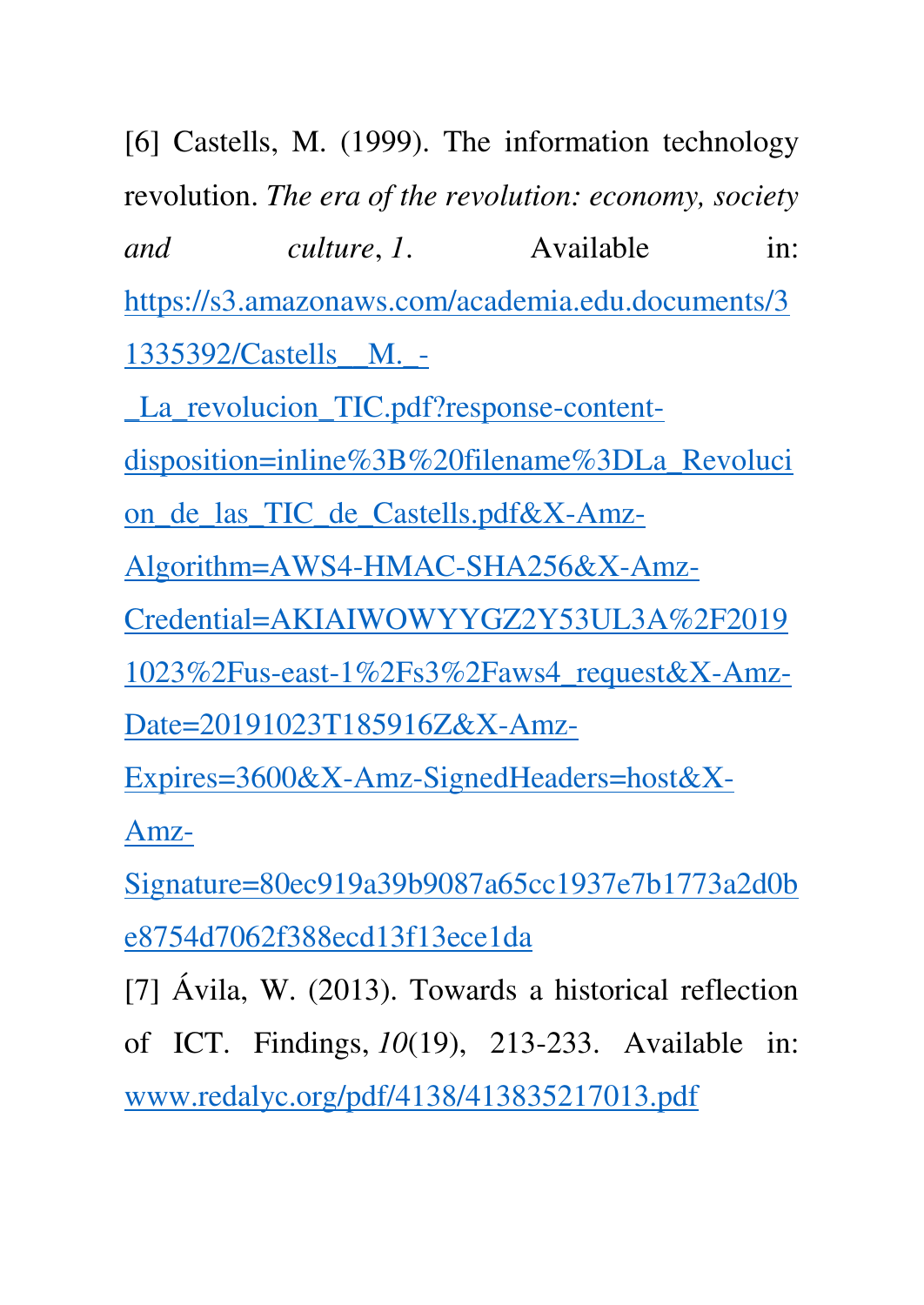[8] Gil, J., Mariscal, J., & Ramírez, F. (2008). Electronic government in Mexico. *Working document of the Public Administration Division of CIDE, (214)*. Available in: [repositorio](http://repositorio-digital.cide.edu/bitstream/handle/11651/794/93338.pdf?sequence=1&isAllowed=y)[digital.cide.edu/bitstream/handle/11651/794/93338.pd](http://repositorio-digital.cide.edu/bitstream/handle/11651/794/93338.pdf?sequence=1&isAllowed=y) [f?sequence=1&isAllowed=y](http://repositorio-digital.cide.edu/bitstream/handle/11651/794/93338.pdf?sequence=1&isAllowed=y)

[9] DOF. (2005). Agreement that aims to permanently créate the intersecretarial commission for the development of electronic government. *Official gazette of the federation on December 9, 2005.* Available in:  $\frac{1}{2}$  in:

[www.dof.gob.mx/nota\\_detalle.php?codigo=2101617&](http://www.dof.gob.mx/nota_detalle.php?codigo=2101617&fecha=09/12/2005) [fecha=09/12/2005](http://www.dof.gob.mx/nota_detalle.php?codigo=2101617&fecha=09/12/2005)

[10] DOF. (2015). Federal la won transparency and Access to government public information. *Official gazette of the federation on June 11, 2002*. Available in:

[www.cofemer.gob.mx/documentos/marcojuridico/rev](http://www.cofemer.gob.mx/documentos/marcojuridico/rev2016/LFTAIPG.pdf) [2016/LFTAIPG.pdf](http://www.cofemer.gob.mx/documentos/marcojuridico/rev2016/LFTAIPG.pdf)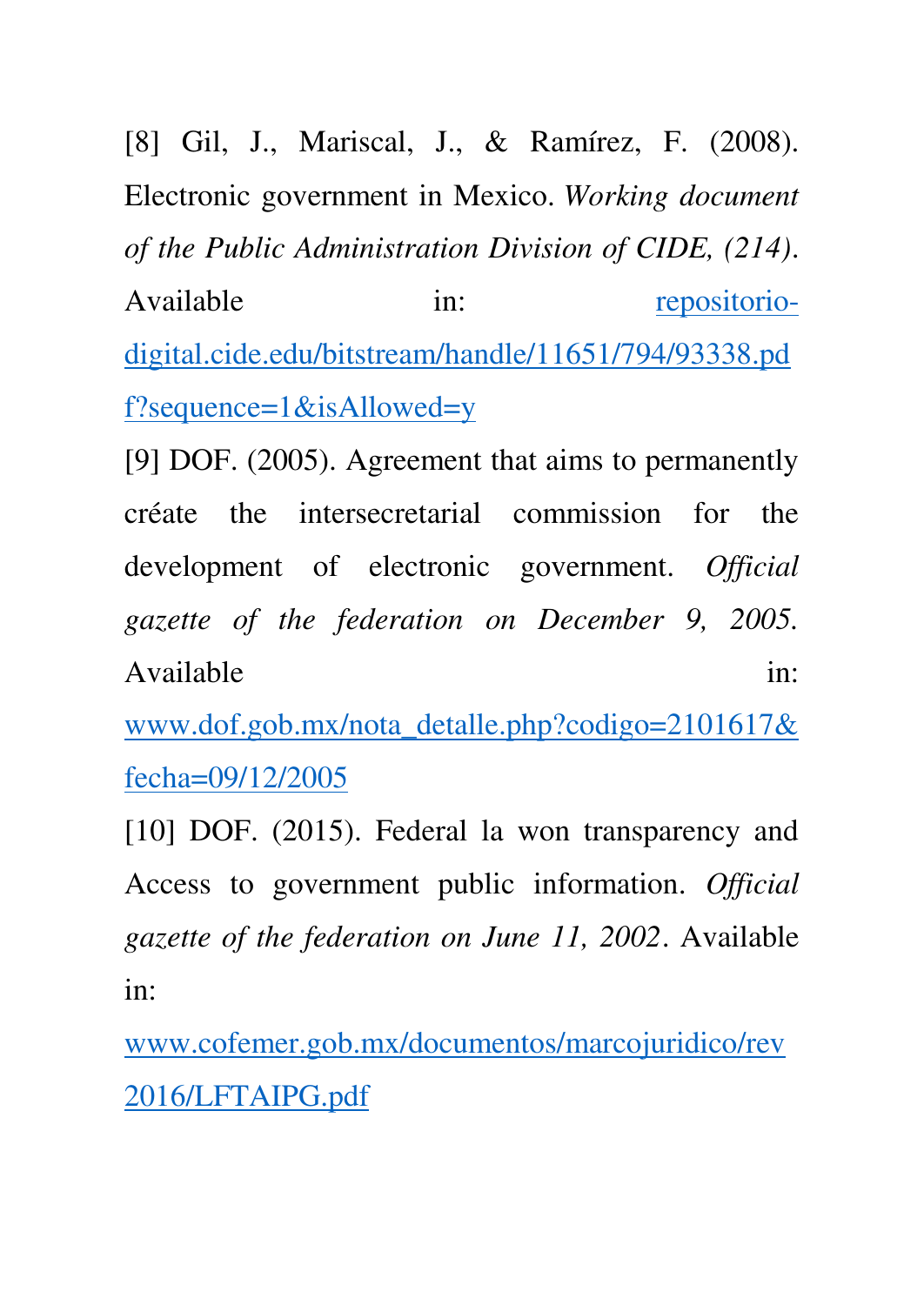[11] Presidency. (s/f). National development plandescription of the five axes. Available in: [www.cenidet.edu.mx/docs/pnd\\_2007\\_2012.pdf](http://www.cenidet.edu.mx/docs/pnd_2007_2012.pdf)

[12] Government of the Republic. (2013). *National Digital Strategy*. Available in[:www.gob.mx/cms/uploads/attachment/file/17083/E](http://www.gob.mx/cms/uploads/attachment/file/17083/Estrategia_Digital_Nacional.pdf) [strategia\\_Digital\\_Nacional.pdf](http://www.gob.mx/cms/uploads/attachment/file/17083/Estrategia_Digital_Nacional.pdf)

[13] Government of the Republic. (2018). 6th Government report 2017-2018. Available in: [http://sil.gobernacion.gob.mx/Archivos/Documentos/2](http://sil.gobernacion.gob.mx/Archivos/Documentos/2018/09/asun_3730635_20180901_1535843813.pdf) 018/09/asun 3730635 20180901 1535843813.pdf

[14] Amar, V. (2009). *Information and Communication Technologies, Society and Education*. Madrid: Tébar.

[15] Díaz, J., Pérez, A., & Florido, R. (2011). Impact of information and communications technologies (ICT) to reduce the digital divide in today society. *Tropical crops*, *32*(1), 81-90. Available in: [scielo.sld.cu/scielo.php?script=sci\\_arttext&pid=S0258](http://scielo.sld.cu/scielo.php?script=sci_arttext&pid=S0258-59362011000100009) [-59362011000100009](http://scielo.sld.cu/scielo.php?script=sci_arttext&pid=S0258-59362011000100009)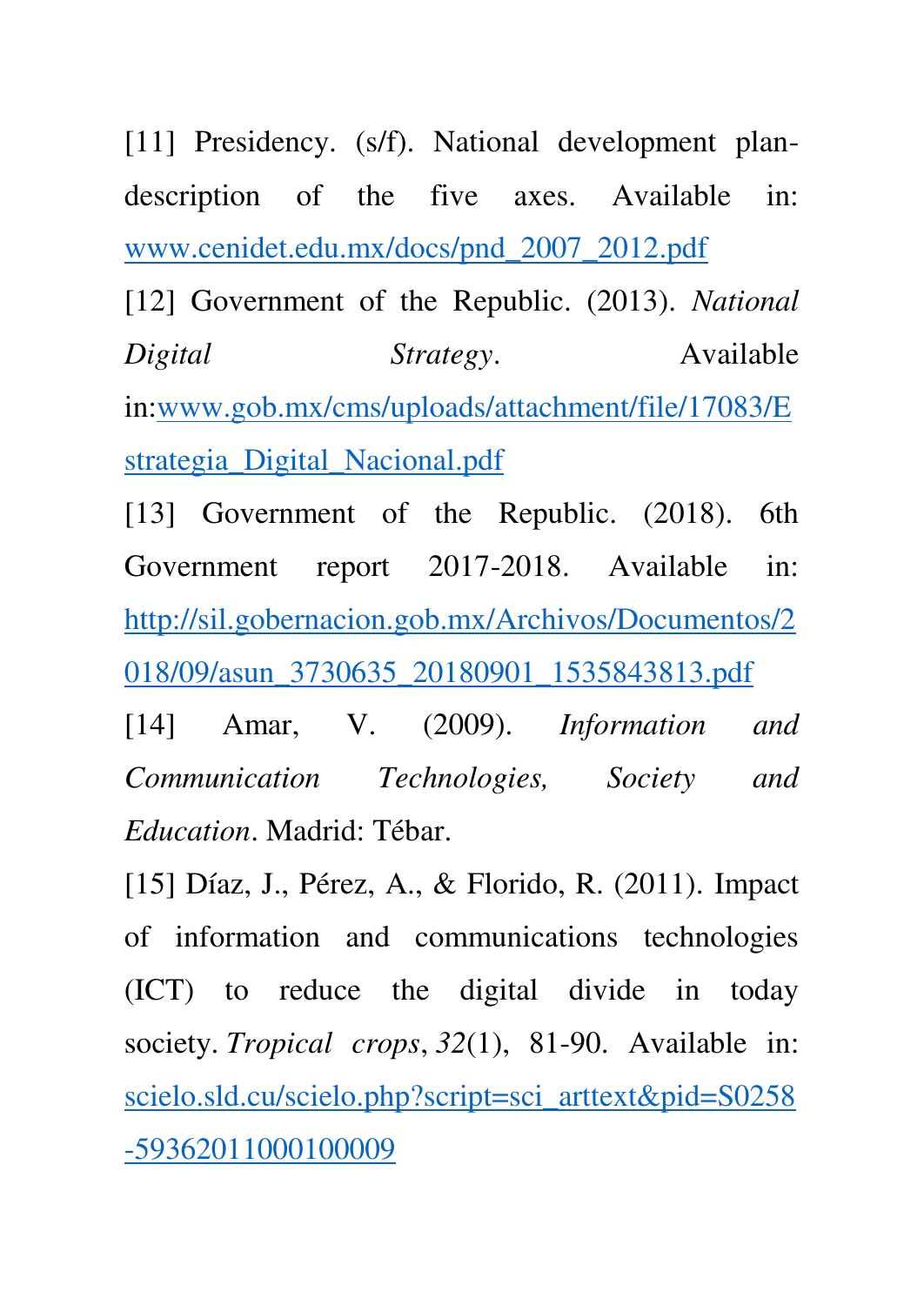[16] Cortés, J. (2009). What is the digital divide? An introduction to the new face of inequality. *Library research*, *23*(48), 233-239. Available in: [www.scielo.org.mx/scielo.php?script=sci\\_arttext&pid](http://www.scielo.org.mx/scielo.php?script=sci_arttext&pid=S0187-358X2009000200011) [=S0187-358X2009000200011](http://www.scielo.org.mx/scielo.php?script=sci_arttext&pid=S0187-358X2009000200011)

[17] Tello, E. (2007). Information and communications technologies (ICT) and the digital divide: its impacto n Meican society. *International Journal of Educational Technology in Higher Education (ETHE)*, *4*(2). Available in: [www.raco.cat/index.php/Rusc/article/viewFile/78534/](http://www.raco.cat/index.php/Rusc/article/viewFile/78534/102611) [102611](http://www.raco.cat/index.php/Rusc/article/viewFile/78534/102611) 

[18] INEGI. (2017). *National Survey on Availability and Use of Information Technologies in Households (ENDUTIH).* Available in: [www.beta.inegi.org.mx/temas/ticshogares/](http://www.beta.inegi.org.mx/temas/ticshogares/)

[19] Moreira, M. (2002). Equal opportunities and new technologies. An educational model for technological literacy. *Educate*, (29), 55-65. [Online].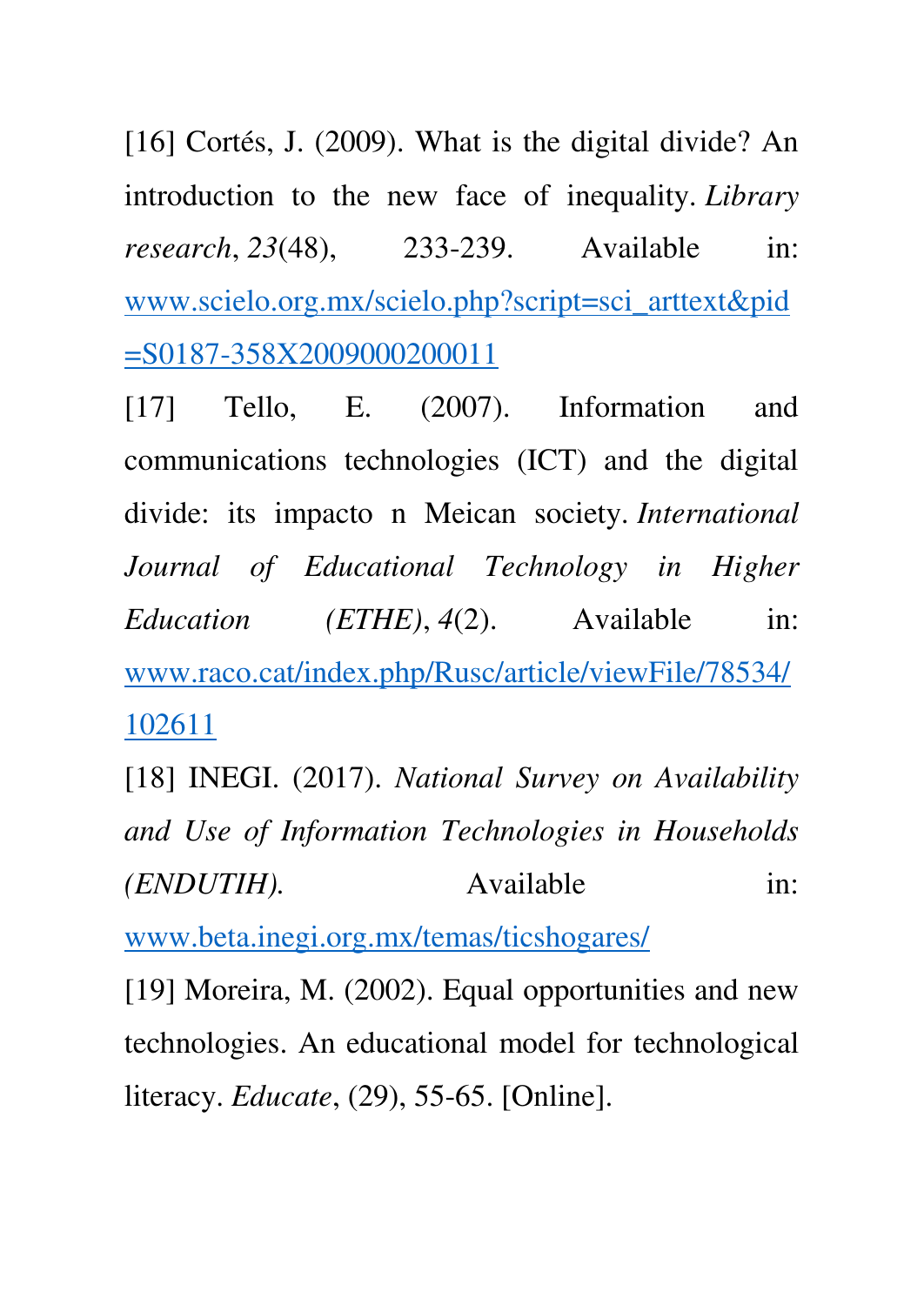[20] United Nations. (2018). *Survey on E-Government 2018. Promote E-Government to Support Transformation towards Sustainable and Resilient Societies.* Nueva York. Available in: publicadministration.un.org/egovkb/Portals/egovkb/D ocuments/un/2018-Survey/E-

Government%20Survey%202018\_Spanish.pdf

[21] CNDH. (2018). CNDH demands inclusive digital literacy for more tan 4.7 million people who can't read and whrite, with Access to ICTs, so that they can realice their fundamental rights. [Press release]. Available in:  $\frac{1}{2}$  in:

[www.cndh.org.mx/sites/all/doc/Comunicados/2018/C](http://www.cndh.org.mx/sites/all/doc/Comunicados/2018/Com_2018_258.pdf) [om\\_2018\\_258.pdf](http://www.cndh.org.mx/sites/all/doc/Comunicados/2018/Com_2018_258.pdf)

[22] Bosco, A. (2008). Information and communication technologies in teacher training: guidelines, current and prospective. *Reason and word*, 13(63). Available in: <https://www.redalyc.org/pdf/1995/199520798002.pdf>